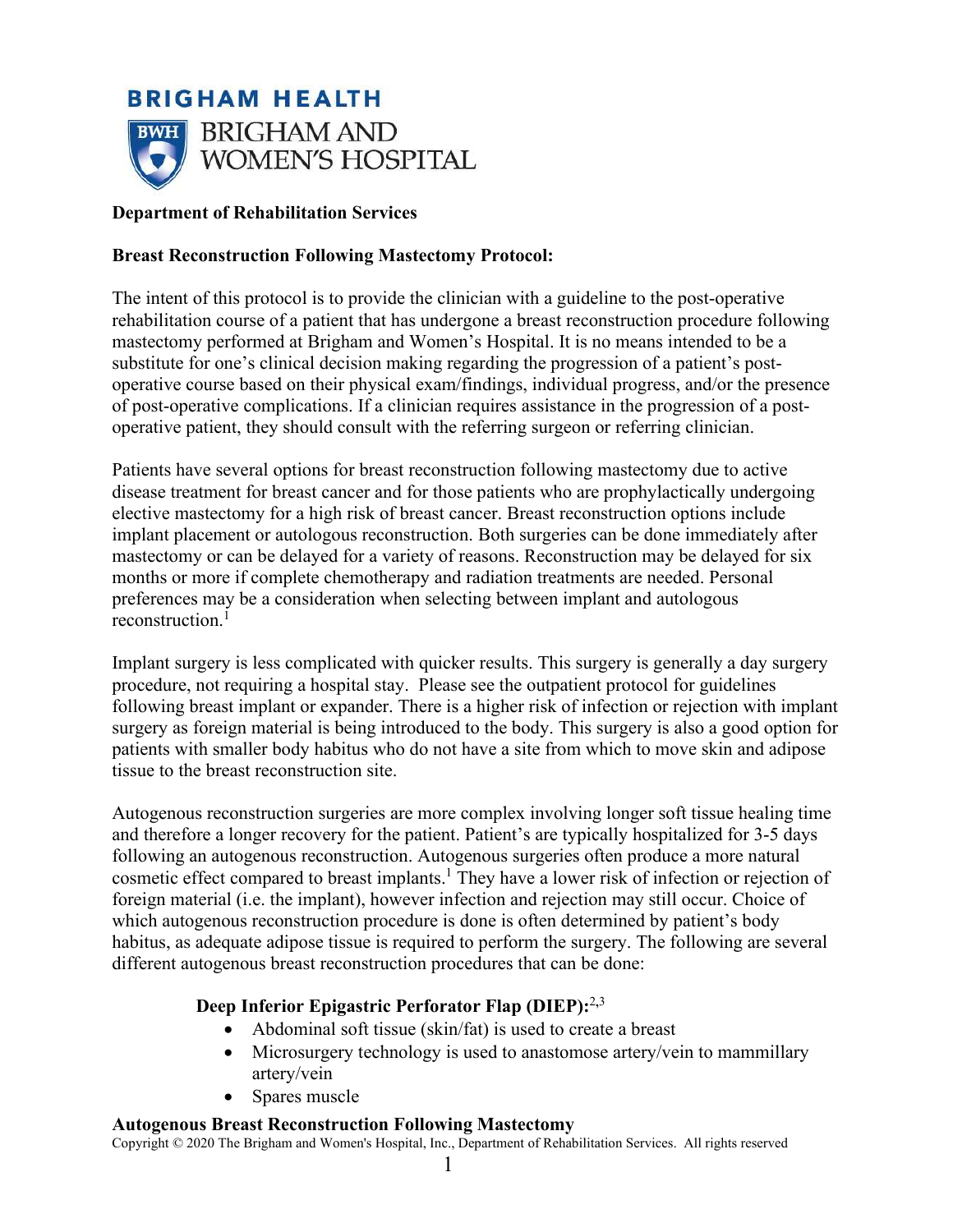- More natural looking results
- Abdominal contouring is a secondary advantage
- Lower abdominal hernia rate  $\leq 1\%$  vs TRAM 1-15%
- Has the least impact on abdominal muscle strength and function secondary to the SIEA flap
- Regarding long-term results following autogenous breast reconstructions, one study showed that "the long-term quality of life of women who underwent DIEP flap breast reconstruction was better than the average population who underwent mastectomy with and without breast reconstruction"<sup>4</sup>

#### **Superior Inferior Epigastric Artery Flap (SIEA):**

- Same as the DIEP procedure except uses a different artery for blood supply
- Blood supply is provided by the superficial inferior epigastric vessels
- When exposing these superficial vessels, incisions are made in the lower abdominal skin and fat but the rectus abdominis muscles remain intact
- Has the least impact on abdominal muscle strength and function of all the autogenous reconstruction options
- Less common than DIEP flap because only a small percentage of women qualify for this procedure due to vessel size

### **Pedicled Transverse Rectus Abdominus Flap (TRAM):<sup>2</sup>**

- One side of rectus abdominus is removed from the pubic symphysis and tunneled through the abdomen to the mastectomy site to form the breast
- The breast is then covered with a soft tissue graft taken from the abdomen

#### **Free TRAM and Muscle Sparing Free TRAM:<sup>2</sup>**

- The same artery for blood supply as a DIEPs utilized
- A portion of the rectus muscle carrying the blood supply is also taken along with skin and adipose tissue
- A muscle sparing Free TRAM uses only postage stamp size of the rectus, while a Free TRAM uses a larger piece of the rectus muscle

#### **Profunda Artery Perforator Flap (PAP):**<sup>4</sup>

• Soft tissue is taken from the posterior thigh in the distribution of the profunda artery perforators

#### **Superior Gluteal Artery Perforator Flap (SGAP):**

- Performed when patient does not have enough abdominal tissue
- The surgery is very challenging and very long

#### **Pedicled Latissimus Dorsi Flap:**

- This procedure sometimes uses a combination of implant and soft tissue reconstruction. An implant is not required but is often used for cosmesis.
- A portion of the latissimus muscle is lifted off the back, maintaining its attachment to the humerus

#### **Autogenous Breast Reconstruction Following Mastectomy**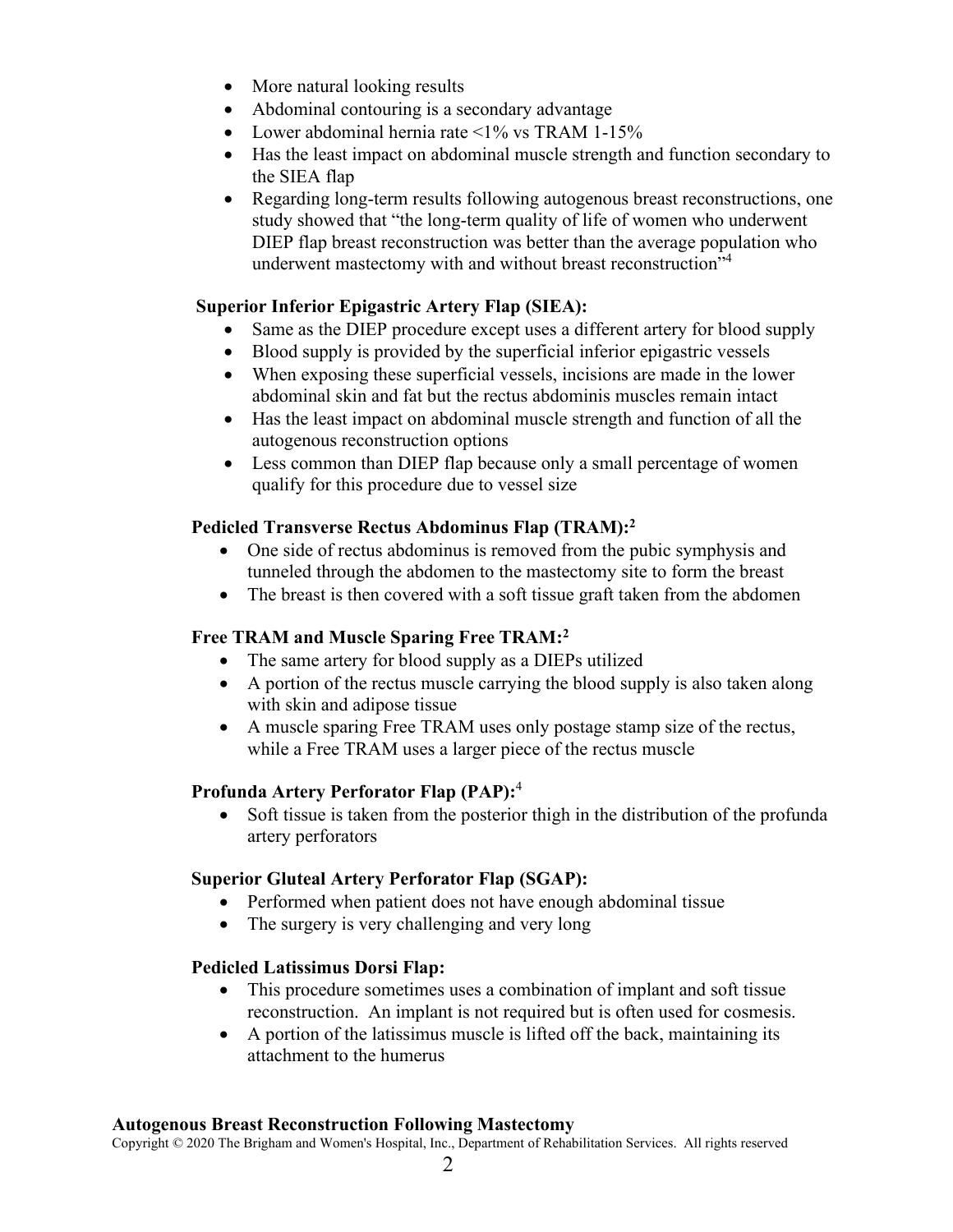- It is mobilized under the skin to the mastectomy site and sutured to the pectoralis major to hold an implant in place
- The implant may be placed under both the latissimus dorsi and the pectoralis major or just under the latissimus dorsi. (oncologic article)
- Loss of shoulder range of motion can be a complication of this procedure. The size of the flap, the formation of seroma and the habitus of the patient are factors which can affect shoulder and scapular limited mobility

Post operatively physical therapy generally will have range of motion (ROM) precautions. The purpose of the ROM limitations is to protect the newly anastomosed micro-vasculature. The theory is that excessive shoulder elevation may cause a pull on the pectoralis muscle and potentially kink or stretch the vessels as they exit the muscle split that is created during surgery. With pedicle flaps (e.g. pedicled latissimus dorsi flap or pedicled TRAM flap) the purpose of range of motion limitations is to avoid a stretch on the flap that may disrupt the blood supply. Complications, particularly those related to blood supply, usually occur within the first few days following surgery.

### **PHASE ONE MANAGEMENT** (Surgery to 6 weeks post-op)

Patients who have mastectomies and/or implant surgeries are not routinely seen by a physical therapist during their initial inpatient hospitalization. However, all patients who receive autogenous breast reconstructions are followed by inpatient physical therapy.

All patients following breast reconstruction (implant or autogenous) may be referred to physical therapy at their post-operative, six-week follow-up with their surgical team if the patient presents with impairments which would benefit from PT intervention.

#### **Post-Operative Pain Management Options:**

- On-Q pump (patients may be discharge home with On-Q pain pump intact, see Appendix 3)
- Nerve blocks
- Oral pain medication
- Intra-operative injection of local anesthetic

#### **Lines/Tubes/Drains:**

- Depending on surgical procedure, patients may have up to four Jackson-Pratt (JP) drains at surgical sites. (patients are discharged home with drains intact).
- Patients with free flaps are often on 6 liters of supplemental oxygen while in their hospital room during their admission to enhance oxygen supply to free flap.
- Free-flap procedure reconstructions are monitored by the Vioptix tissue oximeter during their hospital stay. (see Appendix 2)

#### **Autogenous Breast Reconstruction Following Mastectomy**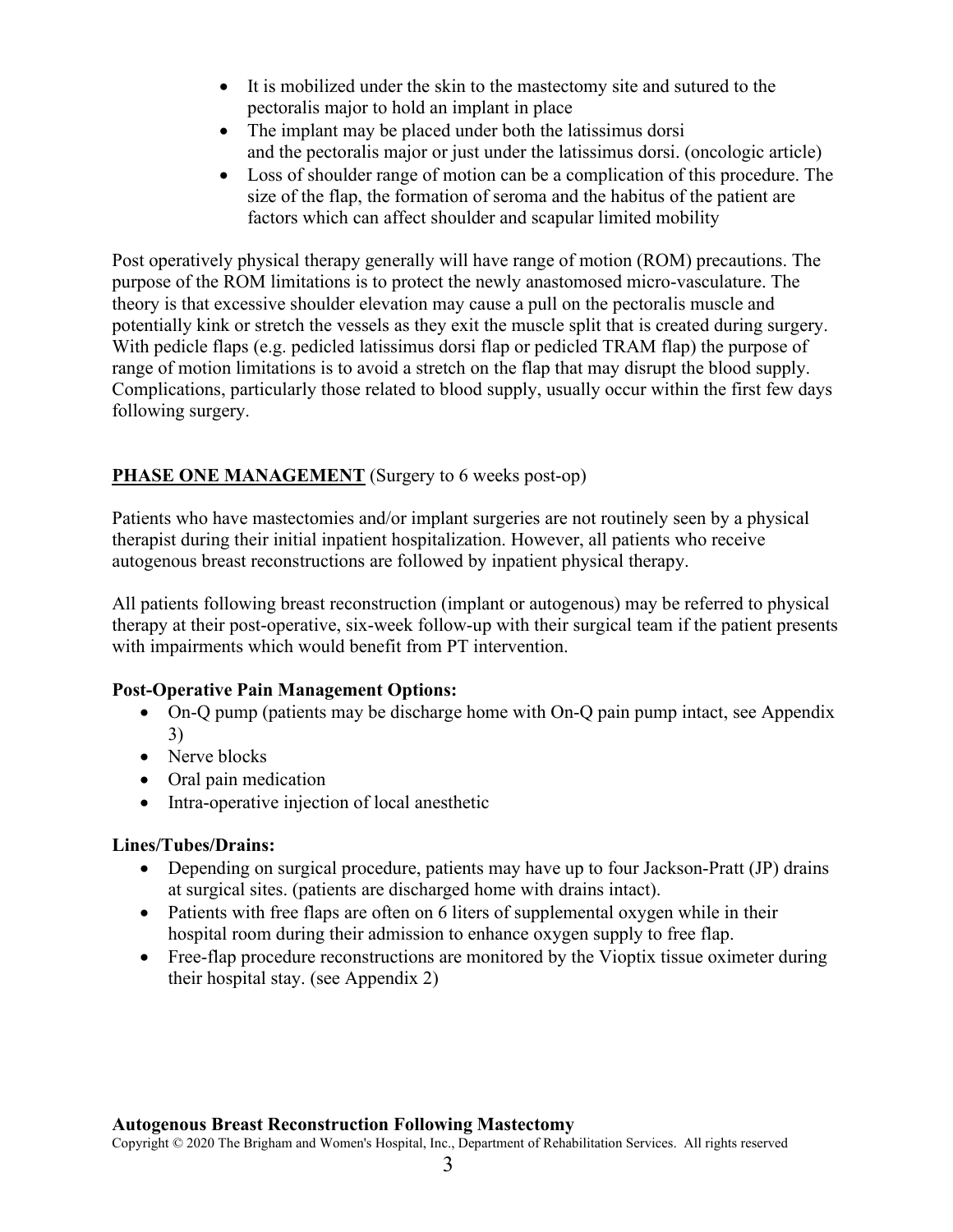#### **Observation and Assessment:**

- Observe any signs of decreased flap integrity: increased swelling, change in color (gray, blue, red), change in tissue temperature, change in Vioptix value >20% in one PT session
- Pain: Assess patient's pain using 0-10 scale. Include location of pain. Patients may require a bolus in their nerve blocks which is performed by pain service.

### **PRECAUTIONS/ACTIVITY & TREAMENT PROGRESSION/GOALS:**

### **Deep Inferior Epigastric Perforator Flap (DIEP), Superior Inferior Epigastric Artery Flap (SIEA), Free Flap Transverse Rectus Abdominus Flap (TRAM), Muscle Sparing Free Transverse Rectus Abdominus Flap (TRAM)**

PRECAUTIONS:

- No rolling or twisting of trunk for six weeks
- No lifting more than 5 pounds for six weeks
- No arm elevation more than 90 degrees for six weeks to protect the microvasculature
- No driving until cleared by surgeon
- No pressure over the chest (exception, a seatbelt should be used) for 6 weeks
- No sexual activity for six weeks
- No abdominal exercises for twelve weeks
- Avoid heating pads and ice over the flap due to impaired sensation that may last at least a year

#### ACTIVITY PROGRESSION:

- Post-op day 1 Assistance for bed mobility, ambulate with oxygen monitoring
- Post-op day 2 Ambulate as tolerated, assistance for bed mobility
- Post-op day 3-5 Start DIEP shoulder exercise program, progress mobility as tolerated in preparation for discharge, assistance for bed mobility
- Post-op day 14 start an outside progressive walking program

#### Goals :

STG to be met in 2-5 days:

- Bed mobility with contact guard
- Independent transfers, gait, stairs
- Active shoulder flexion and abduction 90 degrees
- Independent with independent exercise program
- Demonstrates knowledge of precautions, activity progression, flap integrity

#### LTG: (6-12 weeks)

- Independent mobility in home/work/community
- Shoulder ROM/Strength WNL

Daily walking and exercise program as needed

#### **Pedicled Transverse Rectus Abdominus Flap (TRAM)**  PRECAUTIONS:

- No need for Vioptix blood supply monitoring
- No need for supplemental oxygen

#### **Autogenous Breast Reconstruction Following Mastectomy**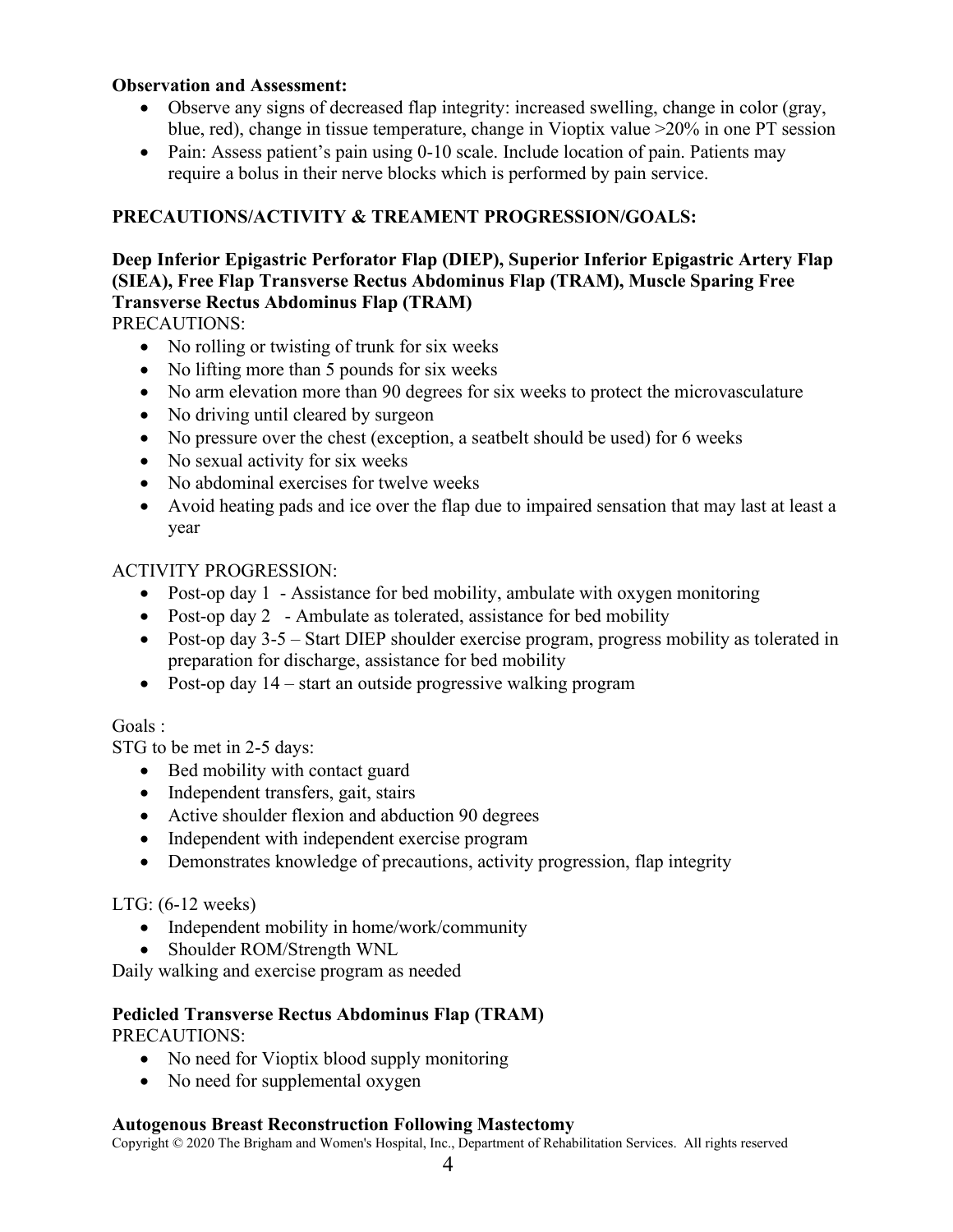- No lifting more than 5lbs for 4-6weeks/surgeon approval
- No arm elevation more than 90 degrees for six weeks
- No trunk twisting
- No side lying on operative side

### ACTIVITY PROGRESSION:

- Post-op day 1: Mobility as tolerated
- Post-op day 3: Start DIEP shoulder exercise program, progress mobility as tolerated in preparation for discharge, assistance for bed mobility

### GOALS:

STG to be met in 2-5 days

- Independent bed mobility, transfers, gait, stairs
- Active shoulder flexion and abduction 90 degrees
- Independent with independent exercise program
- Demonstrates knowledge of precautions, activity progression, flap integrity

#### LTG: (6-12 weeks)

- Independent mobility in home/work/community
- Shoulder ROM/Strength WNL
- Daily walking and exercise program as needed

### **Superior Gluteal Artery Perforator Flap (SGAP)**

PRECAUTIONS:

- Limited sitting to less than 20 minutes
- Emphasize off-loading surgical side of buttocks when sitting
- No lifting  $>5$ lbs
- No arm elevation more than 90 degrees for six weeks to protect the microvasculature

#### ACTIVITY PROGRESSION:

- Post-op day 1: Ambulate as tolerated, assistance for bed mobility
- Post-op day 2-3: Start DIEP shoulder exercise program, progress mobility as tolerated in preparation for discharge, assistance for bed mobility

#### GOALS:

STG to be met in 2-5 days

- Independent bed mobility, transfers, gait, stairs
- Shoulder flexion and abduction 90 degrees
- Independent with independent exercise program
- Demonstrates knowledge of precautions, activity progression

#### LTG (6-12 weeks):

- Independent mobility in home/work/community
- Shoulder ROM/strength WNL

#### **Autogenous Breast Reconstruction Following Mastectomy**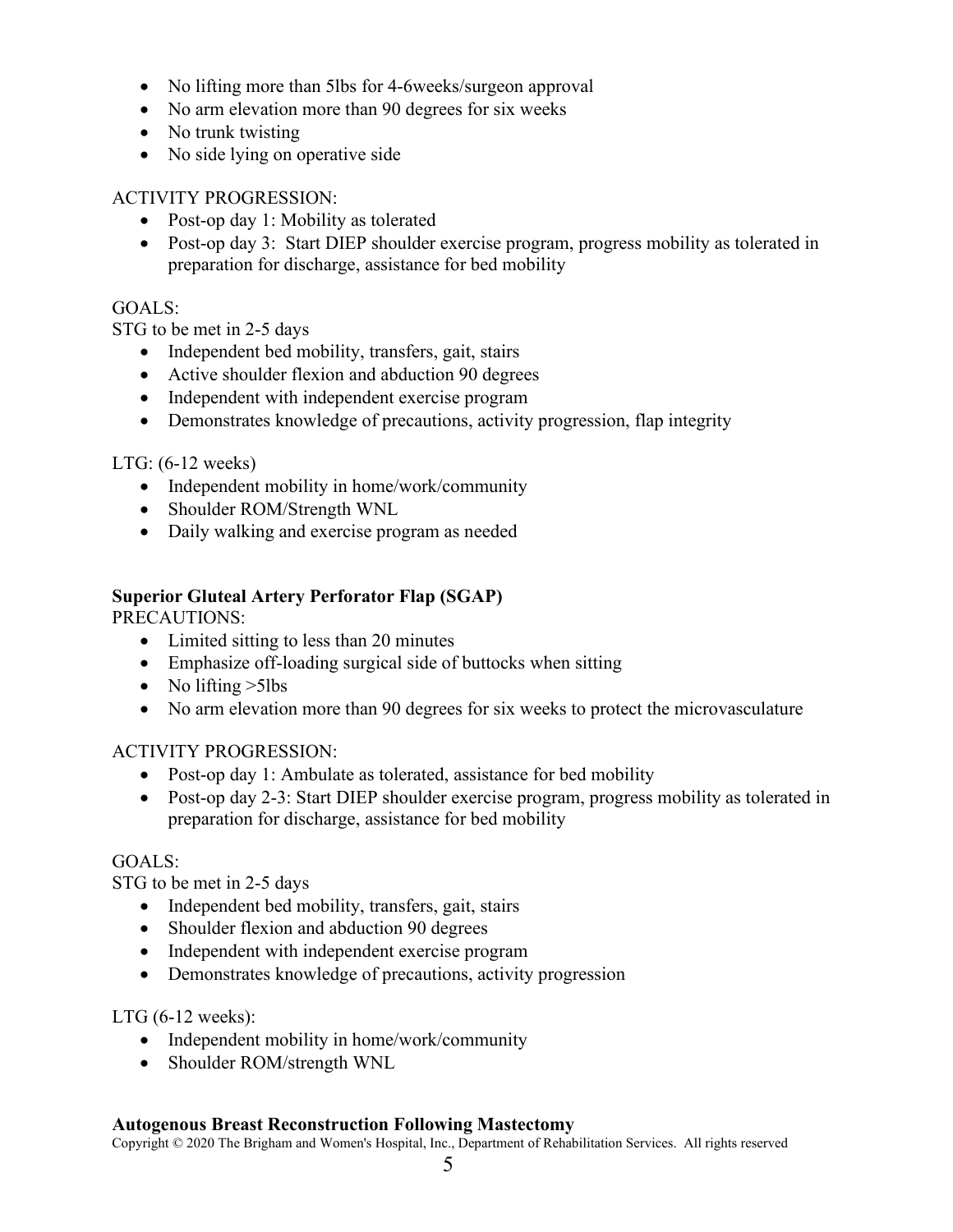#### **Profunda Artery Perforator Flap (PAP)**

PRECAUTIONS:

- Upright sitting limited for 6 weeks due to location of incision in the gluteal fold. Precautions are for donor site protection.
- No arm elevation more than 90 degrees to protect the microvasculature

#### ACTIVITY PROGRESSION:

- Day of surgery bedrest, bed flat
- Post-op day 1- Bed flat, can come to standing, sit briefly for transition
- Post-op day 2 HOB 15 degrees, ambulate, no sitting except briefly to transition standing
- Post-op day  $3 HOB$  30 degrees, sit for 5 minutes periods in recliner with back at 30 degrees from flat, commode okay. Start DIEP shoulder exercise program.
- Post-op day  $4 HOB$  45, sit for 10 minutes periods with back at 45 degrees
- Post-op day  $5 HOB$  45, sit 15 minutes
- Post-op 6-14 Sit as comfort permits, 10-14 days until able to sit at 90 degrees. Patient should wait an hour between sitting episodes

#### **Treatment Planning / Interventions**

#### **Interventions most commonly used for this case type/diagnosis.**

Mobility progression, Education, Shoulder exercise program, monitoring of pain and flap integrity, Endurance activities

#### **Frequency & Duration**:

Daily for 2-5 days. If discharge delayed and patient still has physical therapy needs, reassess in 10 days

#### **Patient/family education**

There is a DIEP education/exercise handout that is provided to every patient; it is available in the rehab folder of the T-drive under patient education. See appendix #3. This document can be modified for use with patients who have had the other reconstructive procedures.

#### **Recommendations and referrals to other providers.**

Patients discharge home without home PT and activity is progressed by surgeon. Should impairments of posture, ROM or strength occur, patient will benefit from referral to outpatient Physical Therapy that can be facilitated by patient's surgeon.

#### **Re-Evaluation**

Re-assess the patient's status at discharge to determine need for ongoing PT at home, which is not common.

Other possible triggers for need for re-evaluation: A significant change in signs and symptoms, flap integrity

#### **Autogenous Breast Reconstruction Following Mastectomy**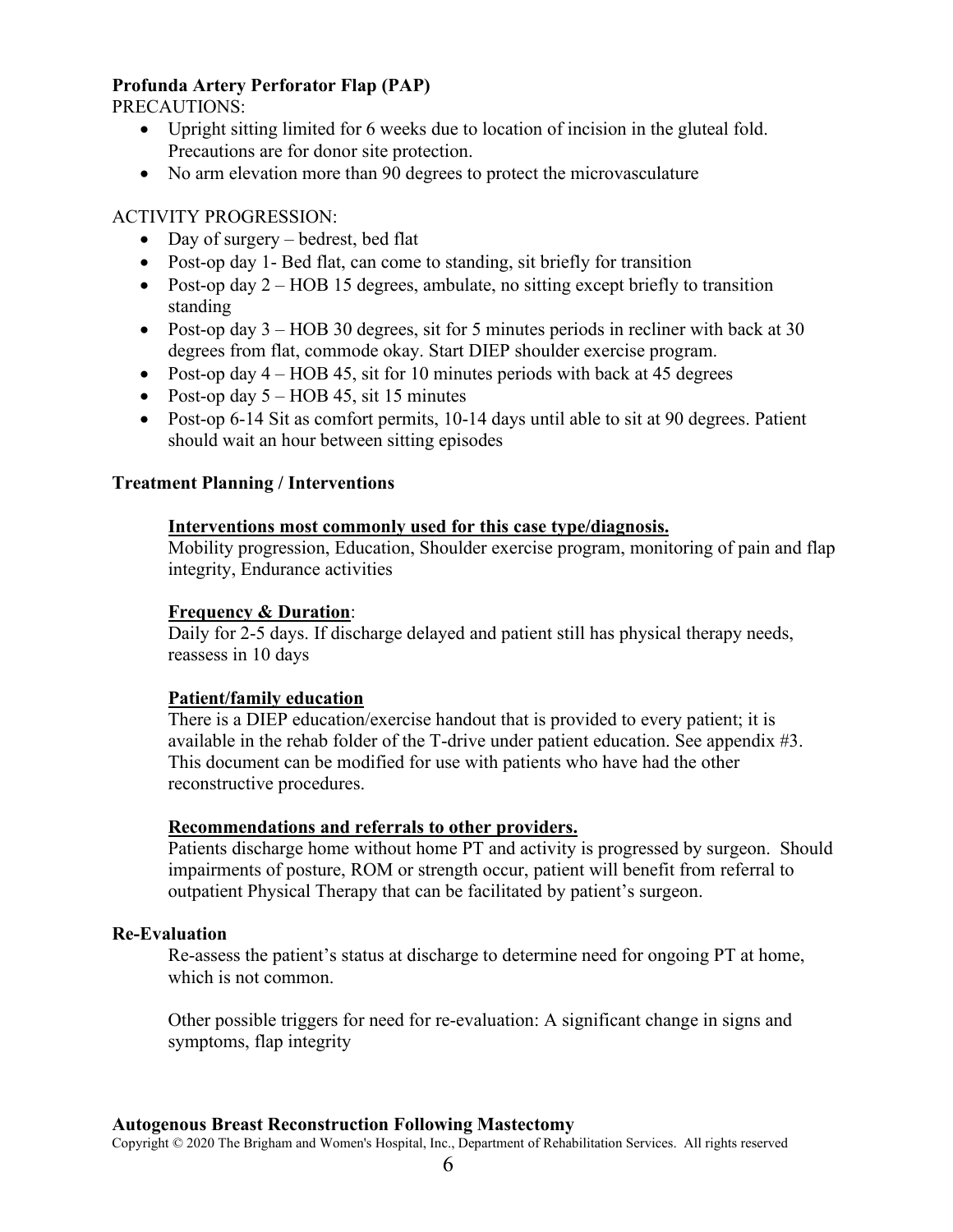#### **Discharge Planning**

#### **Commonly expected outcomes at discharge**:

- Bed mobility with the assist of one person, otherwise independent mobility
- Shoulder elevation progressing toward 90 degrees active motion
- Knowledge and compliance with precautions
- Independent with exercise program

#### **Patient's discharge instructions**

Information and exercise handout are issued and reviewed with patient prior to discharge

#### **Criteria for progression to the next phase:**

• Decision to liberalize precautions and progress activity and exercises will be determined by the surgeon at outpatient follow-up appointment

### **PHASE TWO OUTPATIENT MANAGEMENT (As early as 6 weeks post-op)**

Patients recovering from breast reconstruction may encounter lasting impairments necessitating outpatient physical therapy services. Multiple body areas may be affected due to breast reconstruction including the shoulder complex, the spine, sternoclavicular joints, and/or abdominal musculature depending on the procedure performed. Breast cancer survivors after reconstruction display cumulative impairments and activity limitations due to peripheral nerve and muscle damage that occurs during surgery.<sup>5</sup> Patients often also have limitations in soft tissue integrity including scar adhesions, chest wall capsulitis, axillary cording, radiation-related tissue injury, sensation hypersensitivity, and both lymphatic and post-operative edema which will need to be assessed and treated as part of the patient's physical therapy program. Sensory function may be compromised as breast cancer tumors can compress the brachial plexus.<sup>6</sup> It is also important for therapists to be aware that if breast cancer metastasis occurs, it often spreads to the spine leading to increased risk of pathological fractures.<sup>7</sup> Static and dynamic balance impairments are not uncommon during and after chemotherapy and radiation treatments and should be assessed.<sup>6</sup>

A physical therapy referral can be made as early as 6 weeks post-op to many months or years post-op. Since the reason for seeking therapy after an autogenous breast reconstruction is so varied, so are the intervention techniques that may be employed. A physical therapy evaluation of this patient population should include screening the cervical spine, thoracic spine, shoulder, integument, and any other areas based on each patient's unique presentation and circumstances. Treatment following breast reconstruction should be individualized and based on each patient's unique precautions, impairments, and activity limitations after surgery to restore optimal functioning and participation in meaningful activities.

**Progression to the next phase based on clinical criteria and/or time frames as appropriate.** 

#### **Autogenous Breast Reconstruction Following Mastectomy**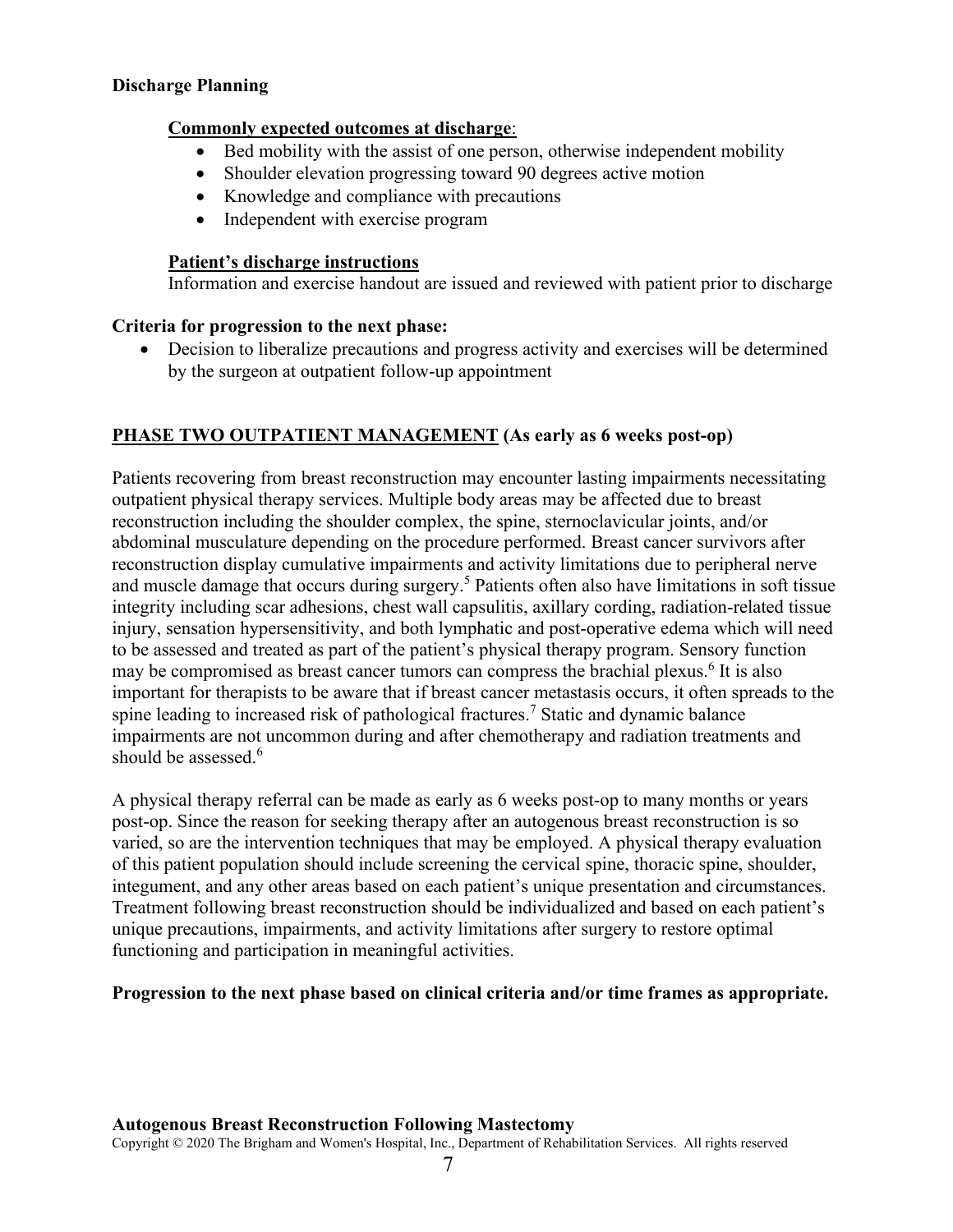### **Breast Reconstruction with an Implant or Expander**<sup>8</sup>

### PRECAUTIONS:

- Avoid stretching the pectoralis major, as the implant is often placed under this muscle
- Avoid shoulder movements in any direction above 90 degrees for the first week as to not stretch the incision
- Avoid any lifting anything above shoulder height or anything over 10 pounds for the first two months
- Avoid resisted arm movements for 2 months (e.g. vacuuming and mopping)
- Avoid shoulder extension
- Avoid driving while on narcotics
- Do not soak any incisions
- No swimming for at least 3 weeks
- No plane travel in the first 10 days after surgery
	- o If you do fly, walk in the aisles to stimulate circulation, drink plenty of fluid, and wear a compression sleeve on the affected side(s)

### GOALS:

- Pain management
- Range of motion within functional limits
- Encourage pain-free functional movement excluding lifting
- Patient education about signs and symptoms of infection or when to speak to a healthcare provider (see Appendix 3)
- Resume all ADLs after 6-8 weeks

Post-Op Weeks 1-2:

- Shoulder internal and external rotation with shortened level arm
- Pendulums
- Arm motions up to 90 degrees for the first week and slowly progress as tolerated afterwards

#### Post-Op Weeks 3-12:

PRECAUTIONS:

- Avoid movements/exercises that create aggressive end range overpressure. Active and Active Assistive motion is preferable to PROM and end range stretching. The return of functional movement should be gradual and tolerable.
- Avoid activities that activate and stretch the pectoralis major including weighted or end range flexion, extension, internal rotation, and adduction.

#### INTERVENTION:

Tissue expansion typically begins about 3 weeks post-op. Since tissue expansion begins to stretch the pectoralis muscle, all functional arm movements can be gradually reintroduced per patient tolerance.

• Active and active assistive range of motion of the shoulder in all directions

#### **Autogenous Breast Reconstruction Following Mastectomy**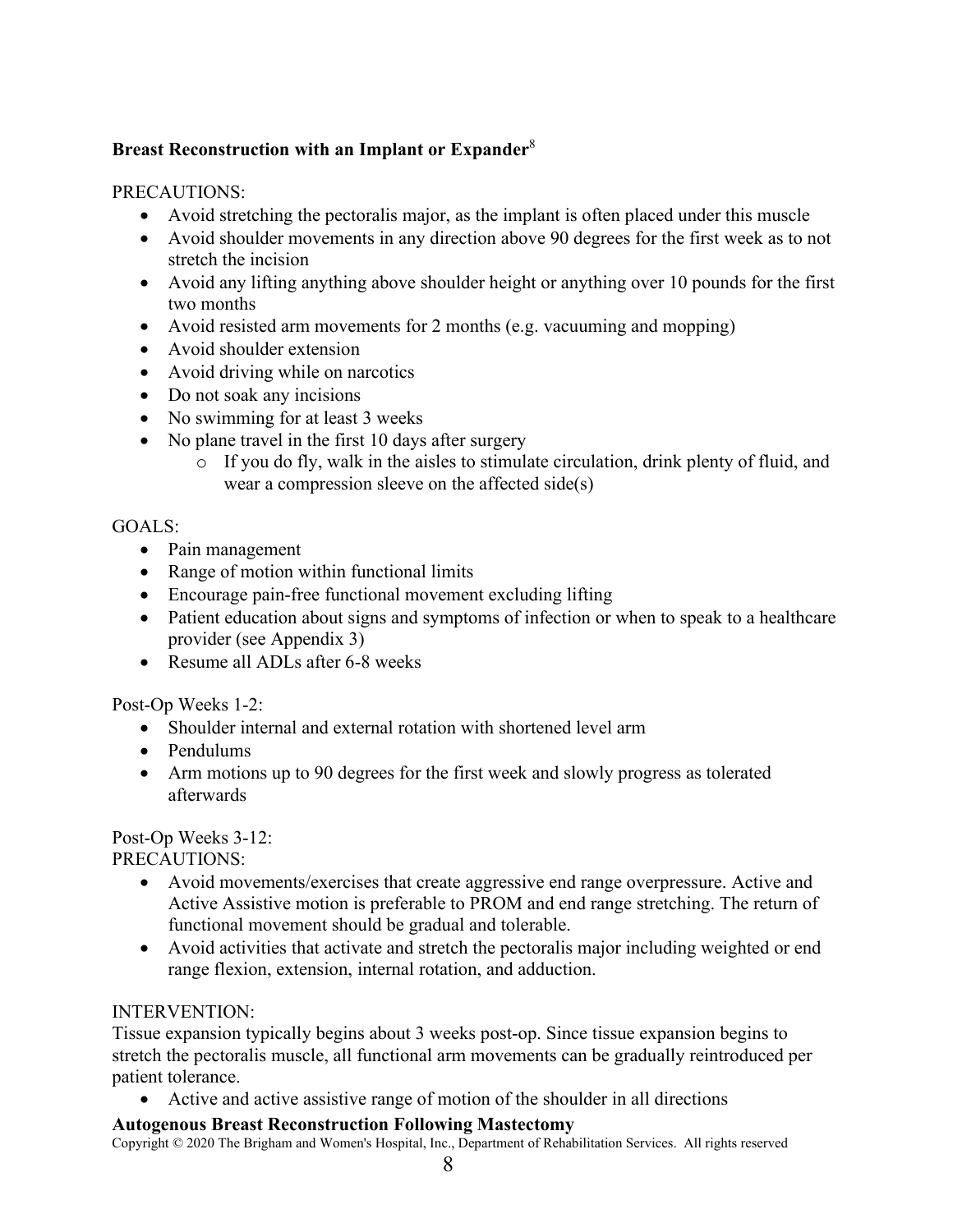- Light resistance exercise
- Practice simulated driving with the upper extremities to prepare patient for return to driving at 3-4 weeks, per patient comfort

### GOALS:

- Pain management
- Range of motion within pain-free limits
- Gradual return of all functional movements as tolerated

### **Breast Reconstruction with Latissimus Dorsi Flap**<sup>8</sup>

Post-Op Weeks 1 to 12: PRECAUTIONS:

- Avoid any lifting anything above shoulder height (90 degrees) or anything over 20 pounds for the first 2 months
- Avoid resisted arm movements for 2 months (e.g. vacuuming and mopping)
- Do not wear a bra for 1 month and avoid other tight-fitting clothing, which can cut off blood supply to the flap
- Do not progress to rectus or oblique exercises until 12 weeks post-op
- Wait for the abdominal wall to heal before performing stretching of the abdominals, at least 12 weeks post-op
- Avoid lifting and internal or external rotation for at least 6 weeks post-op with normal healing progression
- Watch or swelling around the drains in the back, which are removed about 2 weeks after surgery)
- Maintain mobility at the donor site and prevent scaring with scapular protraction and retraction exercises listed below. Delayed wound healing increases risk of greater scar tissue restriction.

### INTERVENTION:

- AAROM shoulder flexion in supine
- Wall walking for abduction
- Scapular protraction with bilateral upper extremity shoulder flexion upon deep inspiration to stretch the scar around the serratus anterior
	- o Thoracic expansion with scapular protraction helps to keep the donor site mobile to prevent excess adhesions during healing that may impact mobility of the scapulothoracic joint
- Scapular protraction and retraction in supine
- Horizontal abduction with external rotation. Start with the fingers gently clasped behind the head and perform horizontal abduction by moving the elbows away from each other
- AROM abduction with external rotation
- When full abduction range of motion is obtained, combine it with side flexion of the trunk away from the reconstructed side
- Scar massage to donor side after wound healing has occurred
- ROM exercises above 90 degrees after post-op week 6
- Heavy lifting and resisted shoulder extension and adduction may resume after week 12

### **Autogenous Breast Reconstruction Following Mastectomy**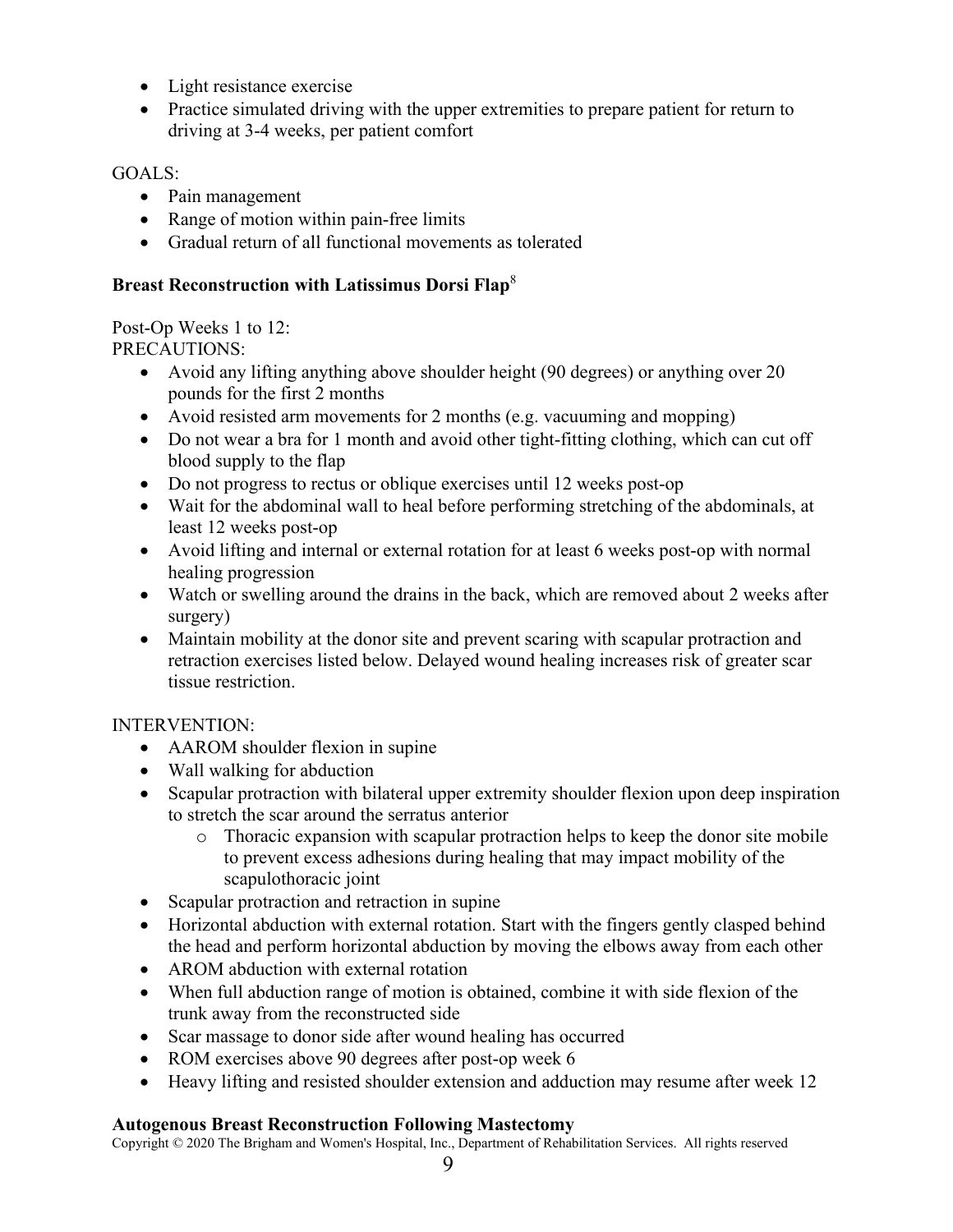GOALS:

- Resume driving after 4 weeks when patient feels they an do so safely
- Encourage normal use of the arm for ADLs/IADLs while still maintaining the movement precautions listed below

### **TRAM/DIEP Flap**<sup>8</sup>

Post-Op Weeks 1 to 12 PRECAUTIONS:

- Avoid any lifting anything above shoulder height or anything over 10 pounds for 8 weeks
- Avoid resisted arm movements for 8 weeks (e.g. vacuuming and mopping)
- Do not wear a bra for 1 month and avoid other tight-fitting clothing, which can cut off blood supply to the flap
- Avoid shoulder movements in any direction above 90 degrees for the first week as to not stretch the incision
- Do not progress to rectus or oblique exercises until 12 weeks post-op
- Wait for the abdominal wall to heal before performing stretching of the abdominals, at least 12 weeks post-op
- Avoid lifting and rotation for at least 6 weeks post-op with normal healing progression

### GOALS:

- Introduce lumbar stabilization program
- Progress strength of rectus abdominis
- Initiate oblique strengthening
- Continue to progress abdominal exercises as tolerated
- Once the abdominal wall is healed, initiate abdominal stretching to regain upright posture and minimize adhesions
- Improve scar mobility

#### **Rehabilitation Sequalae in Patients Post-Mastectomy**

Post-operative complications status post breast cancer related mastectomy and reconstruction can last years after cancer treatment and surgery. One study showed that over 2/3 of individuals postmastectomy report continued pain and disability.<sup>9</sup> Impairments in should range of motion (up to 55%), pain (up to 38%), and reaching overhead (up to 56%) are present immediately postoperatively to 6 years post-mastectomy<sup>10–16</sup> or longer. In a study on muscular endurance after unilateral breast cancer treatment as assessed by the Upper Body Strength and Endurance Test, a statistically significant loss in muscular endurance persisted when tested 18 months after treatment compared pre-operative endurance. The incidence for breast cancer related lymphedema (BCRL) ranges from 8-52% up to two years post-surgery.<sup>17</sup> According to other studies, impairments 5 years post-op include a 65% prevalence of upper body pain, 72% reported residual "tightness", 67% reported limited shoulder range of motion, 60% reported decreased strength, and  $20\%$  developed BCRL.<sup>18</sup>

#### **Autogenous Breast Reconstruction Following Mastectomy**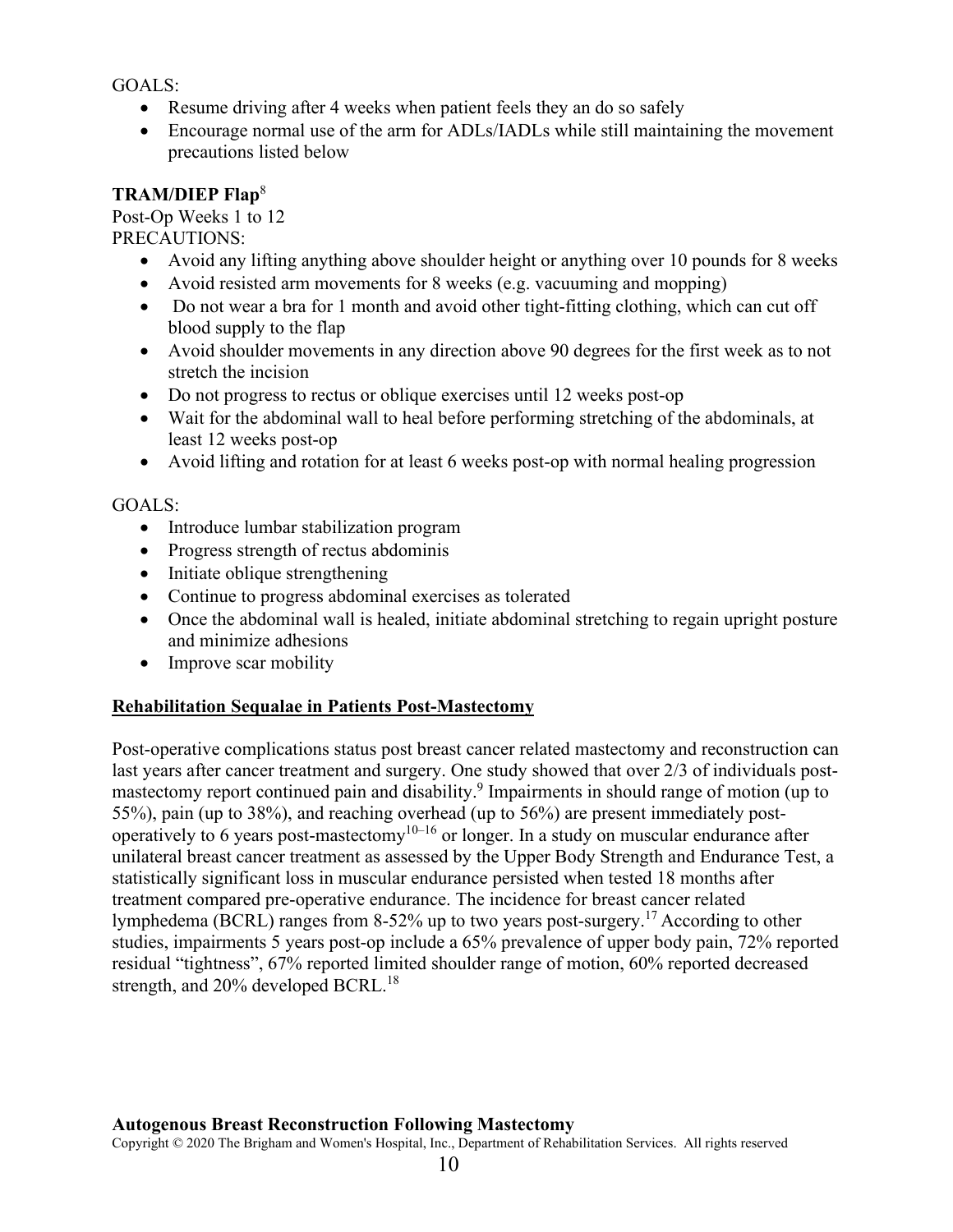#### PRECAUTIONS

- Radiation-induced fibrosis $19$ 
	- o Contact the MD prior to treatment if your exam reveals the following:
		- Radiation-induced ulcers
			- Alert treating physician to rule out malignancy
			- May need a referral to plastic surgery depending on the extent of injury
		- If the overlying skin does not move over the underlying tissue
			- Alter treating physician to determine the extent to which the underlying tissue is damaged including possible radiocystitis, radiation colitis, nerve damage, increased risk of rib fracture
		- **Paresthesia or pain during treatment of radiated skin**
		- Collateral veins appear in the area around the irradiated tissue
		- Skin changes including color, size, presentation
- Prior chemotherapy treatment increases impairments seen on the affected side compared to the unaffected side $^{20}$ 
	- o Unaffected shoulder may also show impairments in scapular kinematics including increased upward rotation and posterior tilt. For this reason it is important to screen both extremities
	- o When the affected side is the left upper extremity, often more pain is reported
	- o Movement patterns in breast cancer patients that mimic other common shoulder conditions including rotator cuff impingement and adhesive capsulitis (frozen shoulder)
	- o If patient is actively receiving chemotherapy, accommodate for symptoms of fatigue, joint pain, and myalgia

#### CONTRAINDICATIONS

- Radiation-induced fibrosis $19$ 
	- o Radiation-induced ulcers
		- If the patient has lymphedema, do not perform manual lymph drainage (MLD) in this area
		- o If the overlying skin does not move over the underlying tissue
			- If the patient has lymphedema, do not perform MLD or massage in this area

#### INTERVENTION

- Outcome Measures validated in breast cancer rehab
	- o Pain and Disability
		- Shoulder Pain and Disability Index (SPADI)<sup>9</sup>
			- A 13-item assessment, five for pain and eight for disability.
		- Disabilities of the Arm, Shoulder, and Hand Questionnaire  $(DASH)^{21}$ 
			- A 30-item assessment designed to assess upper extremity post breast cancer
	- $\circ$  Sensory Function<sup>22</sup>
		- Total Neuropathy Score Multidimensional Test to measure peripheral nerve function

#### **Autogenous Breast Reconstruction Following Mastectomy**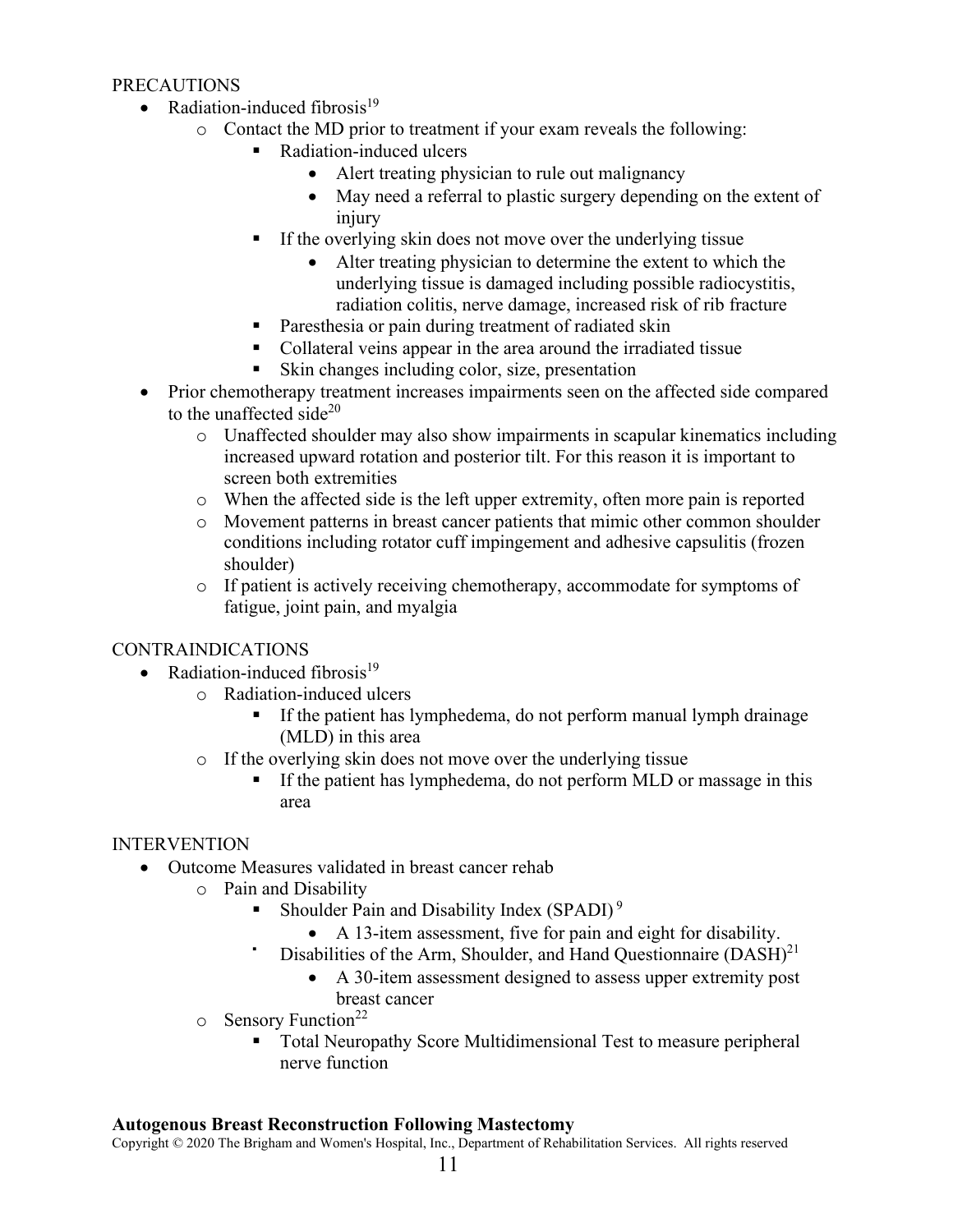- Semmes-Weinstein monofilaments Mechanical Test to quantify touch thresholds
- **Biothesiometer Mechanical Test to quantify vibration thresholds**
- o Muscle function
	- Grip strength using dynamometry<sup>23</sup>
		- Clinically meaningful change varies depending on the muscle
			- group tested. But of 3kg of more can be considered real change.<sup>17</sup>
- <sup>o</sup> Muscle endurance
	- Upper Body Strength and Endurance Test $17,23,24$
- o Lymphatic System
	- Perometer: measures limb volume<sup>25</sup>
	- Circumferential measurement
- $\circ$  Radiation-induced fibrosis<sup>19</sup>
	- Instruct in application of oil-replenishing lotion daily after showering
	- Work gently and cautiously using stationary circles starting at the margins of the irradiated skin and working towards the center. Then re-trace your steps from the center back to the borders of the affected area.
	- Work specifically in areas where the skin has to fold and stretch in order for the upper extremity to move
		- Measure range of motion before and after treatment of these areas
- History
	- o Suggested screening questions specific to this patient population
		- Do you feel tightness in your armpit and/or chest when lifting you arms overhead?
		- Do you notice any cord-like bands in your armpit?
		- Do you notice a feeling of tightness, heaviness, or fatigue on the affected side?
		- Have you noticed any swelling or thickening skin?
		- Do you notice weakness in your arm(s)?
		- Do you have any discomfort from expanders, implants, or in the surgical area?
		- Do you have any numbness or tingling in your  $arm(s)$ ?
- Examination and Treatment
	- o Common impairments seen in the affected side compared to the unaffected side and suggested treatments:<sup>20</sup>
		- **Impairment:** Increased shoulder internal rotation
			- Treatment:
				- o Decrease serratus anterior activity
				- o Increase upper trap activity
				- o Minimize any internal or external shoulder impingement
		- Impairment: Increased shoulder upward rotation
			- Treatment:
				- o Decrease serratus anterior activity
				- o Increase PM activity
		- Impairment: Scapular upward rotation during humeral elevation
			- Treatment:
				- o Improve glenohumeral joint mobility

#### **Autogenous Breast Reconstruction Following Mastectomy**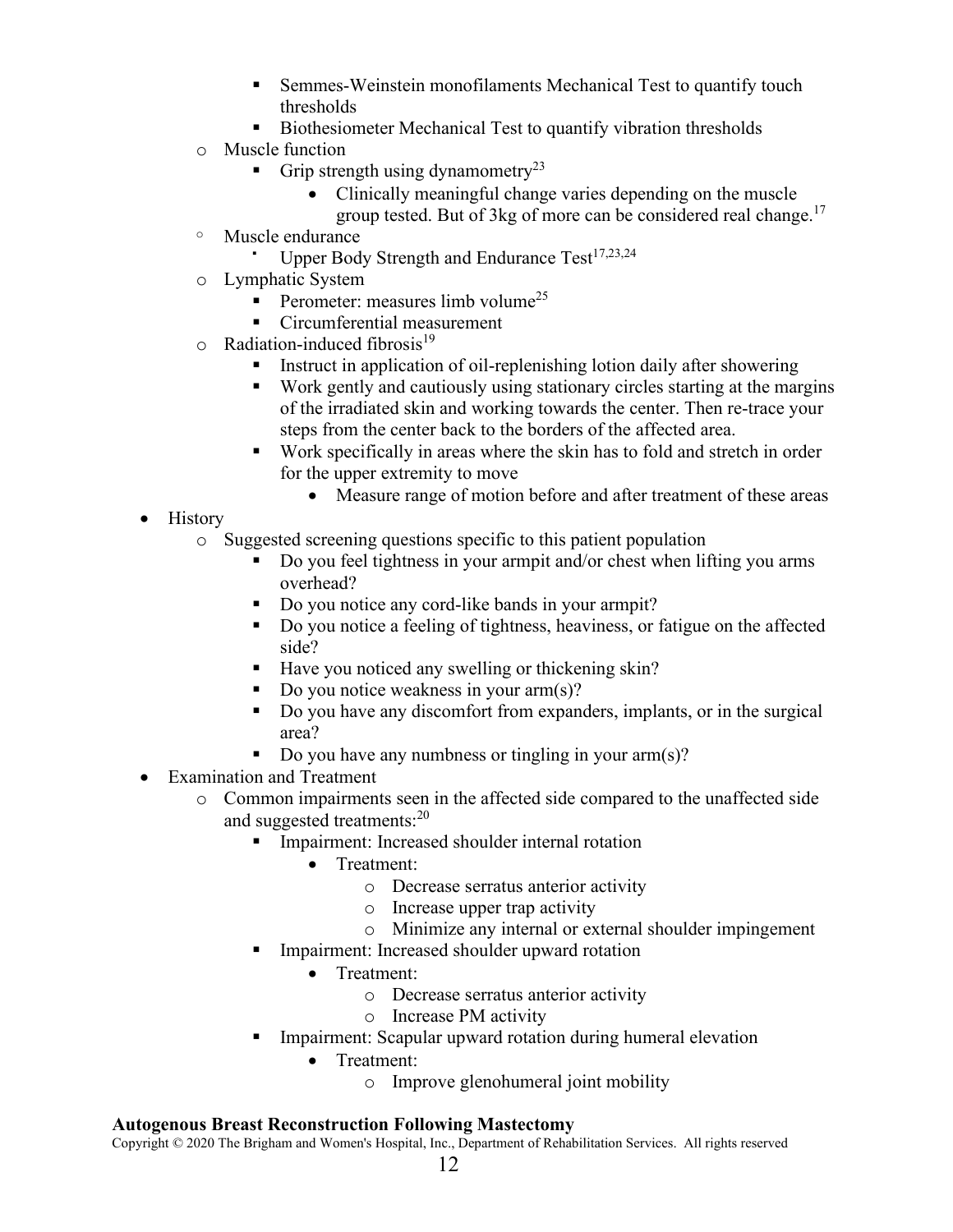- o Improve mobility of rotator cuff musculature
- Impairment: increased internal rotation and anterior tilt of the scapula<sup>26</sup>
	- Treatment:
		- o Decrease pectoralis minor activity, which is associated with post-surgical pain
		- o Activate rhomboids, which externally rotate the scapula
		- $\circ$  Treat as you would a patient with impingement syndrome<sup>27</sup>
- Impairment: Pain
	- Treatment:
		- o Decrease posterior tilt of the scapula, which is associated with increased levels of reported pain post-surgically
		- o Decrease pectoralis minor activity, which is associated with post-surgical pain<sup>26</sup>
		- o Strengthen, if weak, the rhomboid, trapezius, and serratus anterior muscles, which are associated with greater pain and disability<sup>28</sup>
- Impairment: Shoulder impingement $^{29}$ 
	- Treatment:
		- o Decrease upper trapezius activity
- $\blacksquare$  Impairment: Frozen shoulder<sup>30</sup>
	- Treatment:
		- o Decrease upper trapezius activity
- Impairment: Myofascial restriction of anterior shoulder girdle and axilla
	- Treatment:
		- o Myofascial work to affected areas
		- o Joint mobilizations
		- o Eliminate any axillary cording
- Impairment: increased upward rotation of the scapula may be on the affected or unaffected side <sup>31</sup>
	- Treatment:
		- o Treat as you would a patient with adhesive capsulitis or a full-thickness rotator cuff tear<sup>32,33, 34</sup>
- **Impairment: muscular endurance** 
	- Treatment:
		- $\circ$  Exercise at 40-60% of 1-RM<sup>35</sup>

**Authors: Alisa G Finkel, PT Jessica Zager, PT** 

**Reviewed by: Amy Butler, PT Caitlin Armine Sachs, NP of Plastic Surgery** 

#### **Autogenous Breast Reconstruction Following Mastectomy**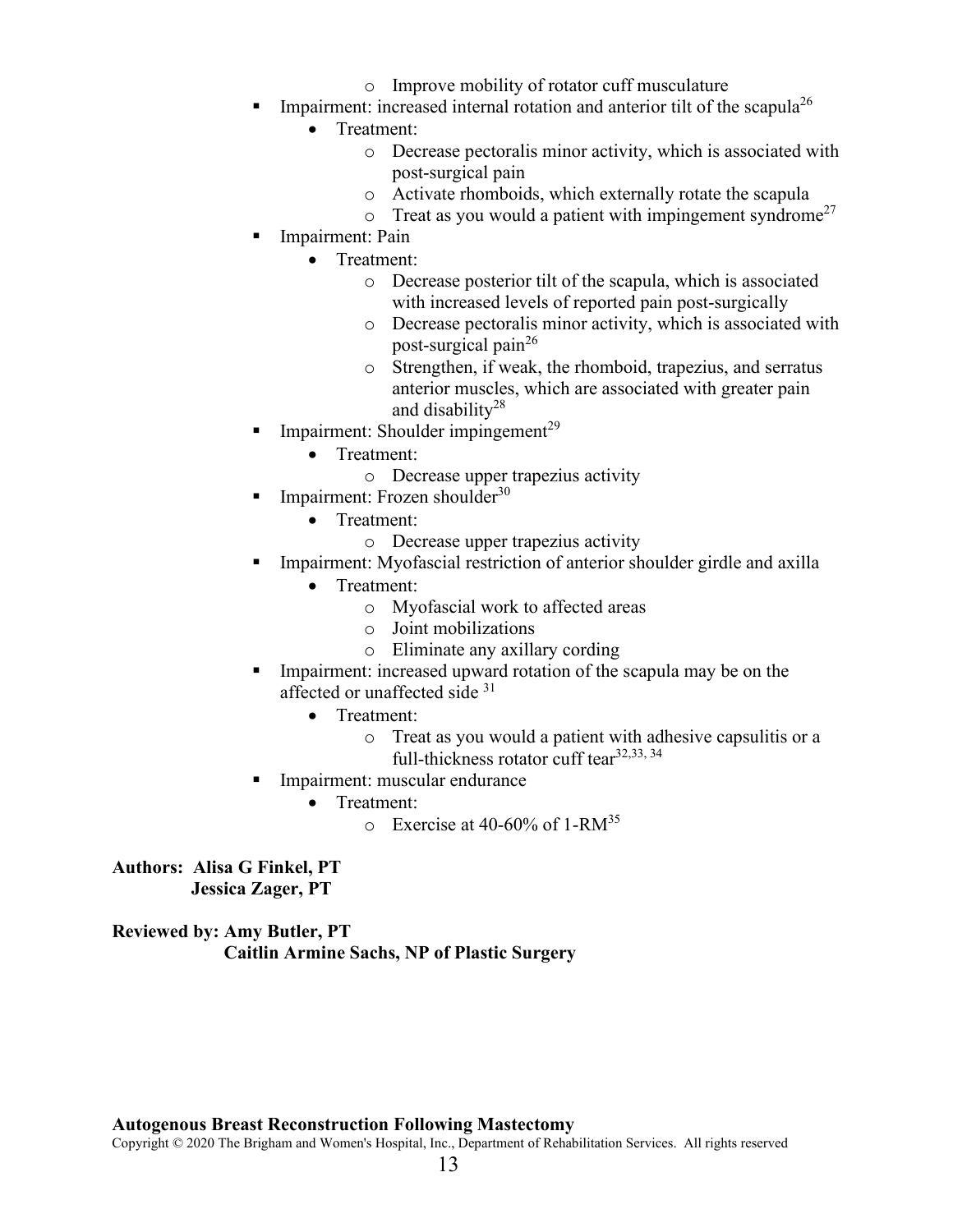### **REFERENCES**

1. Hunsinger V, Hivelin M, Derder M, Klein D, Velten M, Lantieri L. Long-Term Follow-Up of Quality of Life following DIEP Flap Breast Reconstruction. *Plast Reconstr Surg*. 2016;137(5):1361-1371. doi:10.1097/PRS.0000000000002047

2. TRAM Flap vs DIEP Flap: What's the Difference? TRAM Flap vs DIEP Flap: What's the Difference? | PRMA Plastic Surgery. https://prma-enhance.com/breast-reconstructionblog/tram-flap-vs-diep-flap-whats-the-difference/. Accessed April 1, 2020.

3. DIEP/SIEA Flap Breast Reconstruction. DIEP/SIEA Flap Breast Reconstruction – Aesthetic Plastic Surgery, PC. https://www.aestheticplasticsurgerypc.com/breastreconstruction/natural-tissue-flap-reconstruction/diep-siea-flap. Accessed April 1, 2020.

4. Allen RJ, Haddock NT, Ahn CY, Sadeghi A. Breast reconstruction with the profunda artery perforator flap. *Plast Reconstr Surg*. 2012;129(1):16e-23e. doi:10.1097/PRS.0b013e3182363d9f

5. Harrington S, Gilchrist L, Sander A. Breast Cancer EDGE Task Force Outcomes: Clinical Measures of Pain. *Rehabil Oncol Am Phys Ther Assoc Oncol Sect*. 2014;32(1):13-21.

6. Jaeckle KA. Neurological manifestations of neoplastic and radiation-induced plexopathies. *Semin Neurol*. 2004;24(4):385-393. doi:10.1055/s-2004-861533

7. Hipp JA, Springfield DS, Hayes WC. Predicting pathologic fracture risk in the management of metastatic bone defects. *Clin Orthop*. 1995;(312):120-135.

8. Dana-Farber/Brigham and Women's Center. Breast surgery: A guide for patients and families. Published online August 2010.

9. Arsh A, Ullah I. Shoulder Pain and Disability Among Post Mastectomy Patients. *Phys Med Rehabil Kurortmed*. 2019;29(03):151-155. doi:10.1055/a-0820-4976

10. D S, I L-A, R O, R S. Shoulder morbidity after treatment for breast cancer is bilateral and greater after mastectomy. *Acta Oncol Stockh Swed*. 2012;51(8):1045-1053. doi:10.3109/0284186x.2012.695087

11. McNeely ML, Campbell K, Ospina M, et al. Exercise interventions for upper-limb dysfunction due to breast cancer treatment. *Cochrane Database Syst Rev*. 2010;(6):CD005211. doi:10.1002/14651858.CD005211.pub2

12. Kärki A, Simonen R, Mälkiä E, Selfe J. Impairments, activity limitations and participation restrictions 6 and 12 months after breast cancer operation. *J Rehabil Med*. 2005;37(3):180-188. doi:10.1080/16501970410024181

13. Lauridsen MC, Overgaard M, Overgaard J, Hessov IB, Cristiansen P. Shoulder disability and late symptoms following surgery for early breast cancer. *Acta Oncol Stockh Swed*. 2008;47(4):569-575. doi:10.1080/02841860801986627

14. Predicting recreational difficulties and decreased leisure activities in women 6–12 months post breast cancer surgery. springermedizin.de. Accessed March 23, 2020.

https://www.springermedizin.de/predicting-recreational-difficulties-and-decreased-leisureactiv/9052428

15. Crane-Okada R, Wascher RA, Elashoff D, Giuliano AE. Long-term morbidity of sentinel node biopsy versus complete axillary dissection for unilateral breast cancer. *Ann Surg Oncol*. 2008;15(7):1996-2005. doi:10.1245/s10434-008-9909-y

16. Husted Madsen A, Haugaard K, Soerensen J, et al. Arm morbidity following sentinel lymph node biopsy or axillary lymph node dissection: a study from the Danish Breast Cancer Cooperative Group. *Breast Edinb Scotl*. 2008;17(2):138-147. doi:10.1016/j.breast.2007.08.006

#### **Autogenous Breast Reconstruction Following Mastectomy**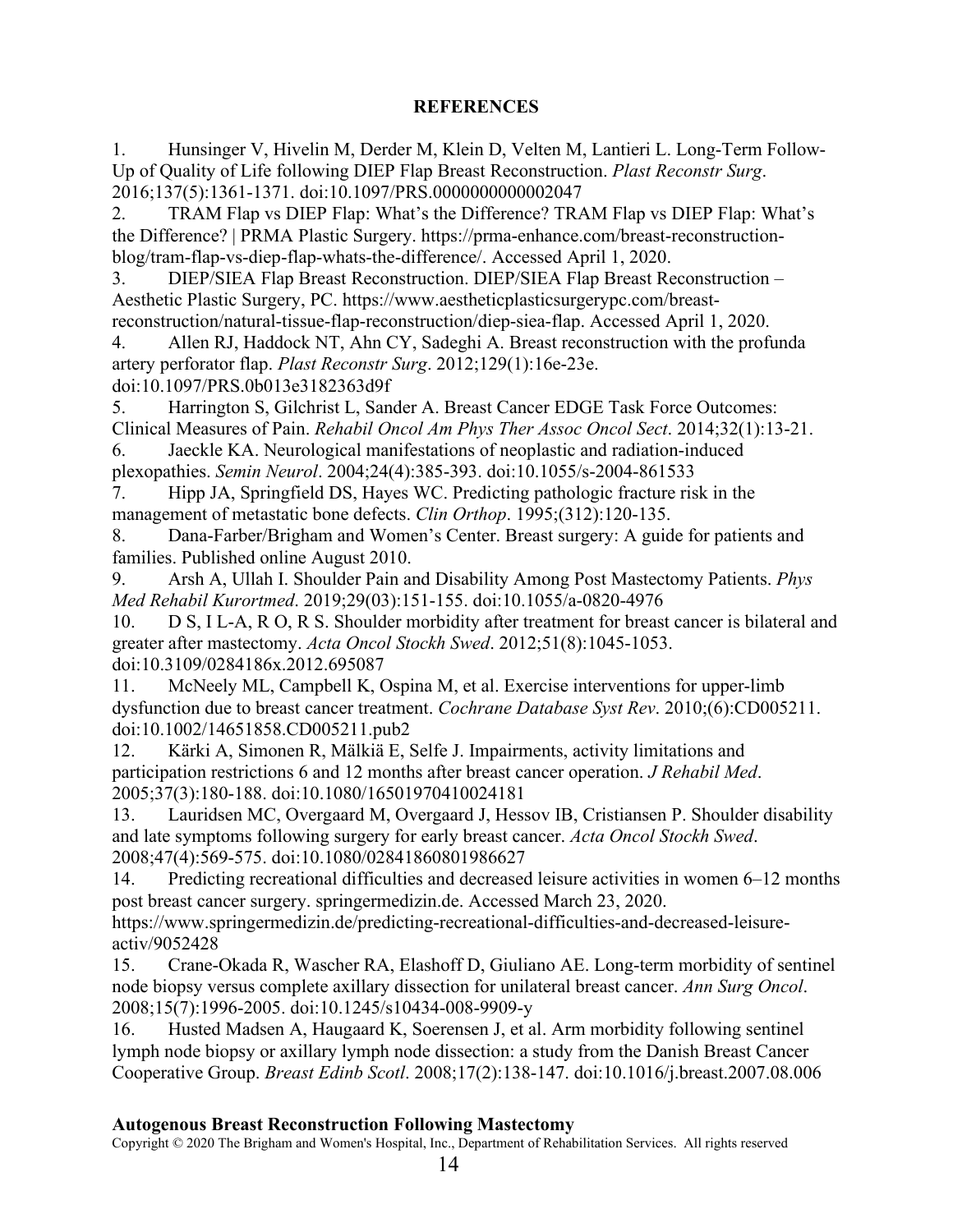17. Harrington S, Miale S, Ebaugh D. Breast Cancer EDGE Task Force Outcomes: Clinical Measures of Health Related Quality of Life: *Rehabil Oncol*. 2015;33(1):5-17. doi:10.1097/01893697-201533010-00003

18. Rafn BS, Nees C, Midtgaard J, Camp PG, Vibe-Petersen J, Campbell KL. Development and Evaluation of the Breast Cancer Online Rehabilitation (BRECOR) Program for Selfmanaged Upper-Body Rehabilitation for Women With Breast Cancer. *Rehabil Oncol*. 2019;37(3):104–113. doi:10.1097/01.REO.0000000000000151

19. *Földi M, Földi E. Földi's Textbook of Lymphology. 3rd Ed. Munich, Germany: Elsevier Urban & Fischer;2012.*

20. Shamley D, Lascurain-Aguirrebeña I, Oskrochi R, Srinaganathan R. Shoulder morbidity after treatment for breast cancer is bilateral and greater after mastectomy. *Acta Oncol Stockh Swed*. 2012;51(8):1045-1053. doi:10.3109/0284186X.2012.695087

21. Harrington S, Michener LA, Kendig T, Miale S, George SZ. Patient-reported upper extremity outcome measures used in breast cancer survivors: a systematic review. *Arch Phys Med Rehabil*. 2014;95(1):153-162. doi:10.1016/j.apmr.2013.07.022

22. Wampler MA, Miaskowski C, Hamel K. The modified Total Neuropathy Score: a clinically feasible and valid measure of taxane-induced peripheral neuropathy in women with breast cancer. *J Support Oncol*. 2006;4:9-16.

23. Hayes S, Battistutta D, Newman B. Objective and subjective upper body function six months following diagnosis of breast cancer. *Breast Cancer Res Treat*. 2005;94(1):1-10. doi:10.1007/s10549-005-5991-z

24. Hayes SC, Rye S, Battistutta D, DiSipio T, Newman B. Upper-body morbidity following breast cancer treatment is common, may persist longer-term and adversely influences quality of life. *Health Qual Life Outcomes*. 2010;8:92. doi:10.1186/1477-7525-8-92

25. Cormier JN, Xing Y, Zaniletti I, Askew RL, Stewart BR, Armer JM. Minimal limb volume change has a significant impact on breast cancer survivors. *Lymphology*. 2009;42(4):161-175.

26. Ackland DC, Pandy MG. Moment arms of the shoulder muscles during axial rotation. *J Orthop Res Off Publ Orthop Res Soc*. 2011;29(5):658-667. doi:10.1002/jor.21269

27. Hébert LJ, Moffet H, McFadyen BJ, Dionne CE. Scapular behavior in shoulder impingement syndrome. *Arch Phys Med Rehabil*. 2002;83(1):60-69. doi:10.1053/apmr.2002.27471

28. Shamley DR, Srinanaganathan R, Weatherall R, et al. Changes in shoulder muscle size and activity following treatment for breast cancer. *Breast Cancer Res Treat*. 2007;106(1):19-27. doi:10.1007/s10549-006-9466-7

29. Ludewig PM, Cook TM. Alterations in shoulder kinematics and associated muscle activity in people with symptoms of shoulder impingement. *Phys Ther*. 2000;80(3):276-291.

30. Lin J-J, Wu Y-T, Wang S-F, Chen S-Y. Trapezius muscle imbalance in individuals suffering from frozen shoulder syndrome. *Clin Rheumatol*. 2005;24(6):569-575. doi:10.1007/s10067-005-1105-x

31. Crosbie J, Kilbreath S, Dylke E, Refshauge K, Nicholson L, Beith J, et al. Effects of mastectomy on shoulder and spinal kinematics during bilateral upper-limb movement. Phys Ther 2011;90:679 – 92.

32. Crosbie J, Kilbreath SL, Dylke E, et al. Effects of mastectomy on shoulder and spinal kinematics during bilateral upper-limb movement. *Phys Ther*. 2010;90(5):679-692. doi:10.2522/ptj.20090104

#### **Autogenous Breast Reconstruction Following Mastectomy**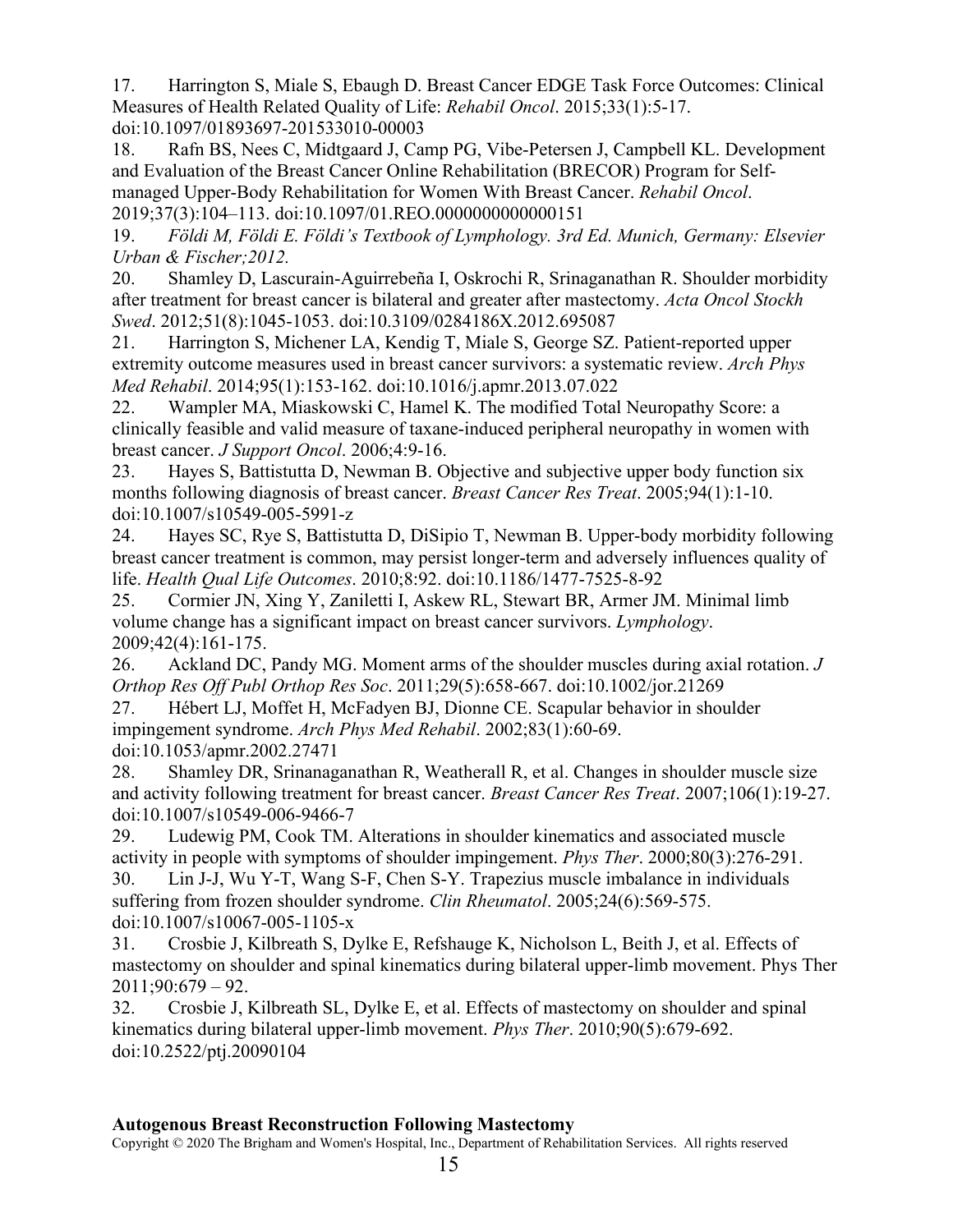33. Fayad F, Roby-Brami A, Yazbeck C, et al. Three-dimensional scapular kinematics and scapulohumeral rhythm in patients with glenohumeral osteoarthritis or frozen shoulder. *J Biomech*. 2008;41(2):326-332. doi:10.1016/j.jbiomech.2007.09.004

34. Mell AG, LaScalza S, Guffey P, et al. Effect of rotator cuff pathology on shoulder rhythm. *J Shoulder Elbow Surg*. 2005;14(1 Suppl S):58S-64S. doi:10.1016/j.jse.2004.09.018 35. *ACSM's Guidelines for Exercise Testing and Prescription. 7th Ed. Philadelphia, PA: Lippincott Williams & Wilkins; 2006.* 

36. Cancer Research UK

### **Autogenous Breast Reconstruction Following Mastectomy**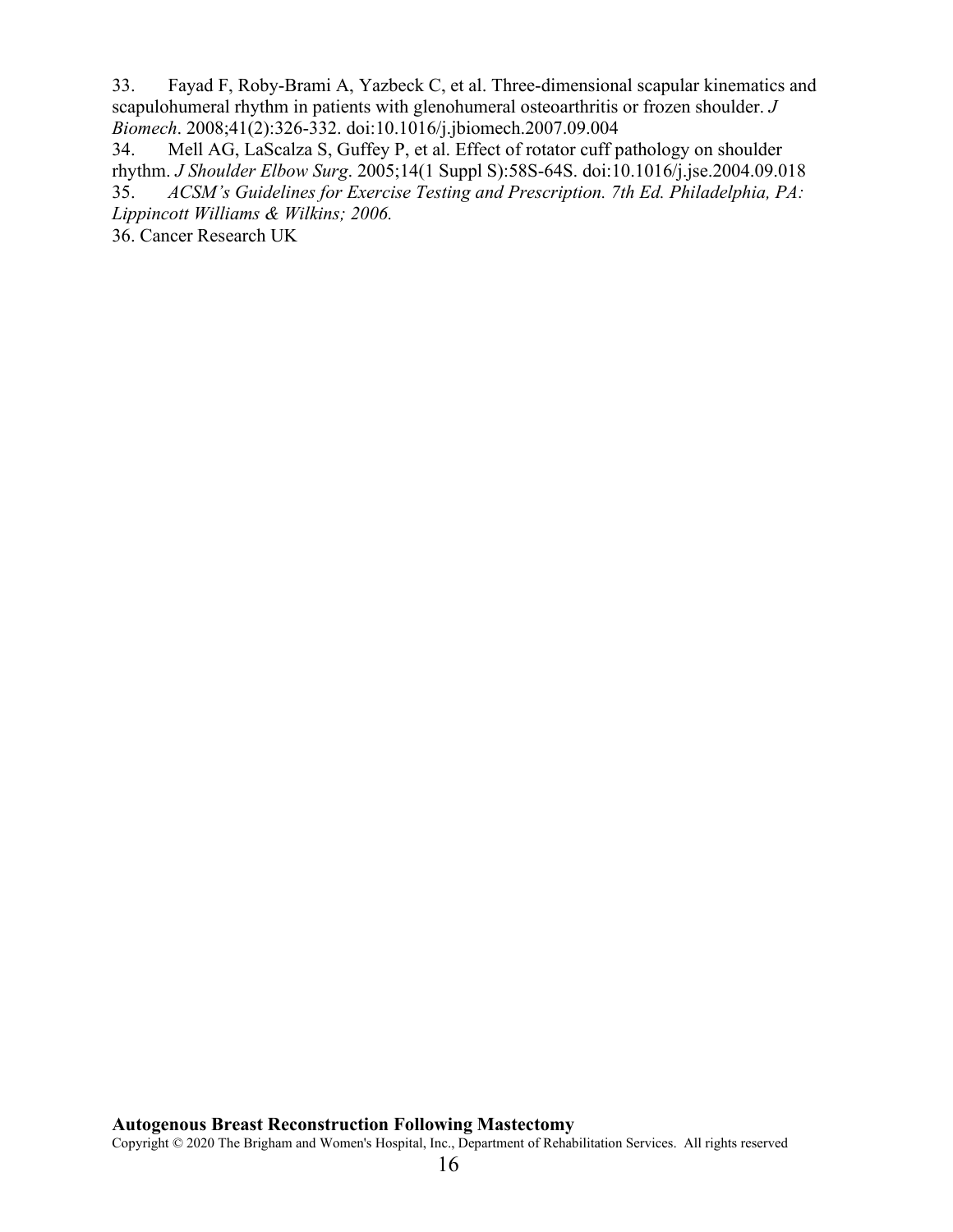### Appendix 1

(handout can be modified for other types of autologous breast reconstruction as needed)

# **DIEP/SIEA/TRAM Flap Patient Education:**

### **Post-Operative Precautions:**

#### **The following precautions and guidelines are applicable immediately after your surgery, and will last until 6 weeks following your surgery:**

- Avoid lifting greater than 5 pounds (about a half-gallon of milk) on the side of your surgery.
- Avoid lifting arm(s) on surgical side above shoulder height (greater than 90 degrees)
- Avoid twisting your trunk.
- Normal activities of daily living are allowed, such as bathing, dressing, cooking, etc., within the precautions listed above.
- Avoid pressure over chest. You may use a pillow to splint over abdominal incision only.
- When using a seatbelt in the car, place a pillow between your chest and the seatbelt strap across your chest.
- Six weeks after your surgery, you may resume all your prior physical activities, **except abdominal exercises**. Abdominal and core exercises may resume after **3 months**, with the approval of your surgeon.
- You may resume sexual activity after 6 weeks, with the approval of your surgeon.
- Avoid beverages/food that are high in caffeine if your surgeon instructs you to do so.

### **There are a few activities that you may perform prior to six weeks with your surgeon's approval. These are listed below in the order you may resume them.**

- **At 2 weeks:** 
	- o You may resume a light walking program. This means you may begin to walk further distances than just around your home and to/from your car for appointments. For each person, this distance will be different, however generally this means you should start walking short distances around your neighborhood, and progress as you are able.
	- o If you are cleared by your surgeon, you may resume driving.
- **At 4 weeks:** 
	- o If you are cleared by your surgeon, then you may begin wearing a bra at this time.

### **Lifetime Post-Operative Precautions:**

### **The following are precautions that are applicable immediately after your surgery, and last indefinitely.**

### • **Extreme Temperature Precautions- for all patients:**

It is likely that your flap has impaired or absent sensation following surgery that may continue long-term. Because of this, excessive heat or cold may damage the skin and the breast tissue. Avoid using a heating pad or ice over the flap at any time.

#### **Autogenous Breast Reconstruction Following Mastectomy**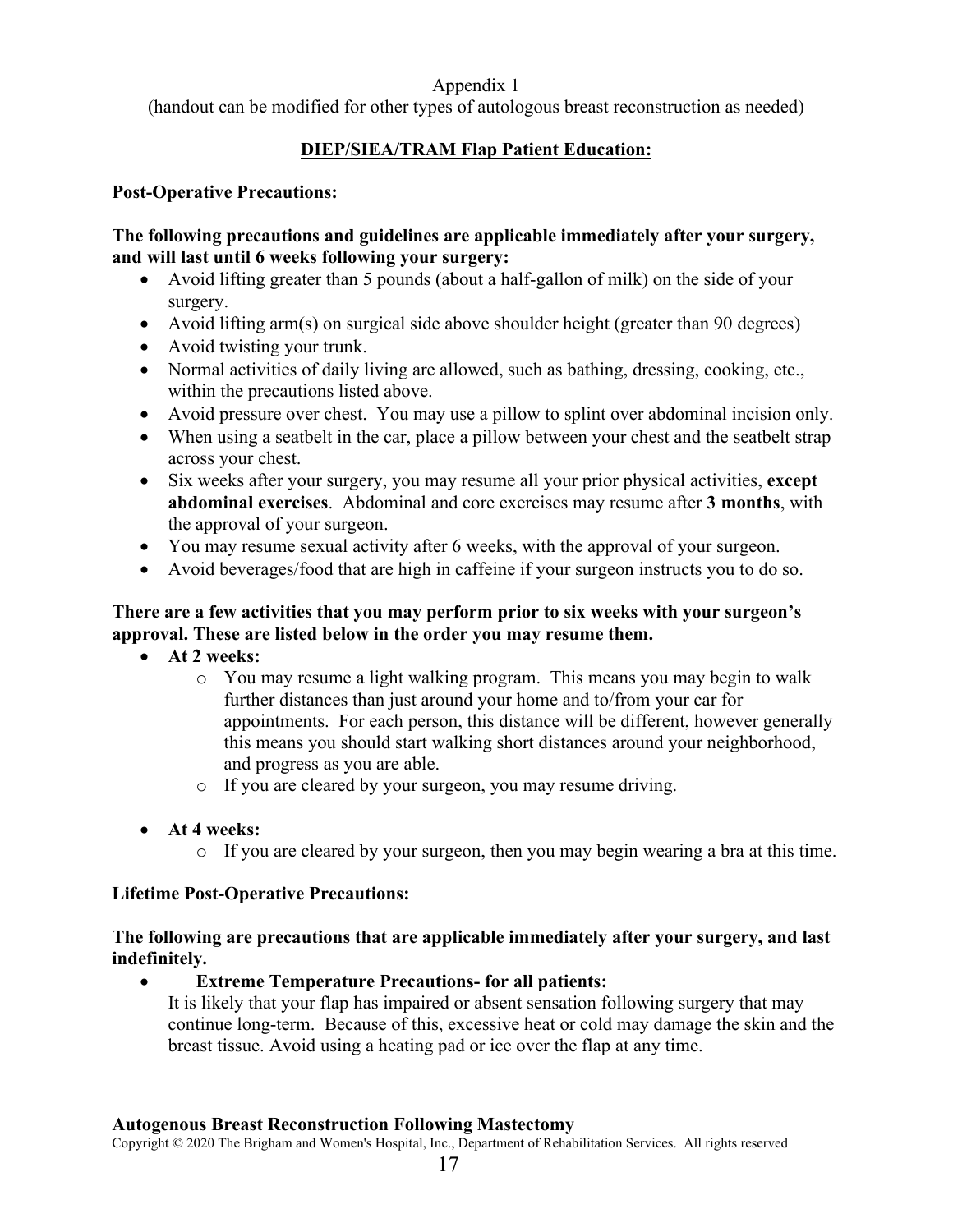#### • **Lymphedema Risk Reduction Strategies (ONLY for patients with an axillary lymph node dissection):**

- o Blood draws, vaccinations, and intravenous lines should be avoided on the affected side.
- o Avoid tight fitting clothing on affected arm.
- o Do not take blood pressure in the affected arm
- o Do not carry heavy items with the affected arm.
- o Meticulous skin hygiene and nail care should be maintained to prevent any infection or skin irritation
	- Avoid cutting your cuticles.
	- Avoid sunburns, protect skin by using sunscreen
	- Avoid insect bites. Use bug repellent sprays.
	- Use electric razor to shave underarms, to prevent any skin breaks/irritation.
- o No smoking and avoid exposure to second-hand smoke.
- o Take a "low and slow" approach to activity progression

### **Call your doctor if any of the following occurs:**

- 1. Change in Appearance of reconstructed breast:
	- Change in color (white/grey/blue)
	- Change in temperature (cold to touch or excess warmth)
- 2. Signs of infection:
	- Fever
	- Chills
	- Redness
	- Excessive swelling
	- Increased pain
	- Excessive bleeding and/or drainage from the incisions
- 3. Problems with drains
- 4. Pain not relieved with prescribed pain medications

#### **Autogenous Breast Reconstruction Following Mastectomy**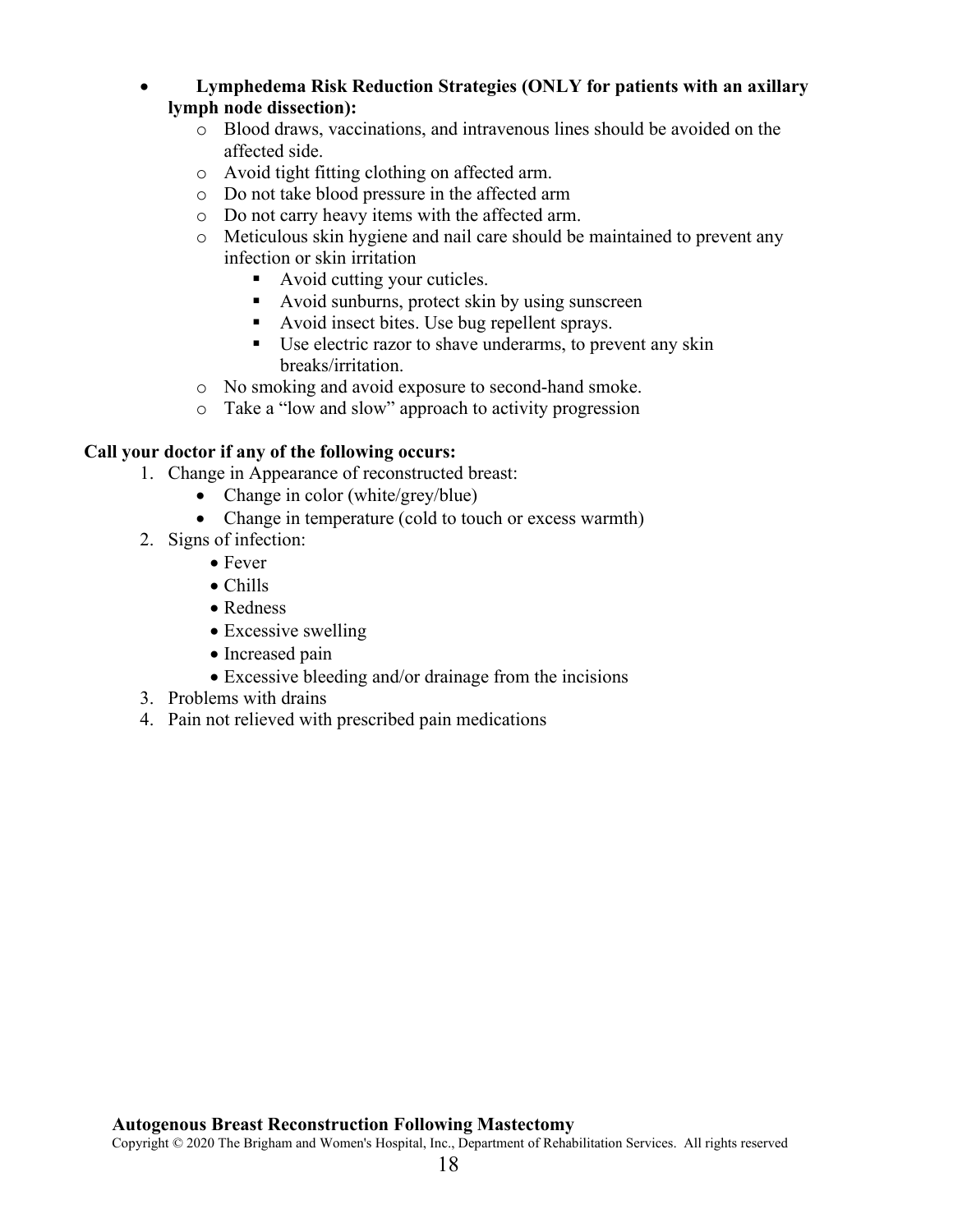**Posture:** As a result of abdominal discomfort, it will be very important to be aware of your posture while sitting and while walking. However, your abdominal incision will be tight and will limit how upright you are able to stand and walk. Things you should remember are:

- Keep your chin up and shoulders back **as able**, **do not force** a full upright position
- Work gradually and gently toward a full upright position as the tension in your incision allows. This may take several weeks.



#### **Deep Breathing**

#### **Incentive Spirometer:**

- Sit up as straight as you can while using the incentive spirometer.
- Breathe out normally.
- Place the mouthpiece in your mouth and tightly seal your lips around it.
- **Breathe in as slowly and deeply as possible.**
- Hold your breath for as long as possible (at least 5 seconds) at the end of your breath.
- Position the yellow indicator on the outside of the column to mark your best effort.
- Rest for a few seconds and repeat at least 10 times an hour.
- After each 10 breaths, try and cough several times to clear your lungs. In order to help manage abdominal pain while coughing, splint your abdominal incision with a pillow, but **never place cough pillow over chest**.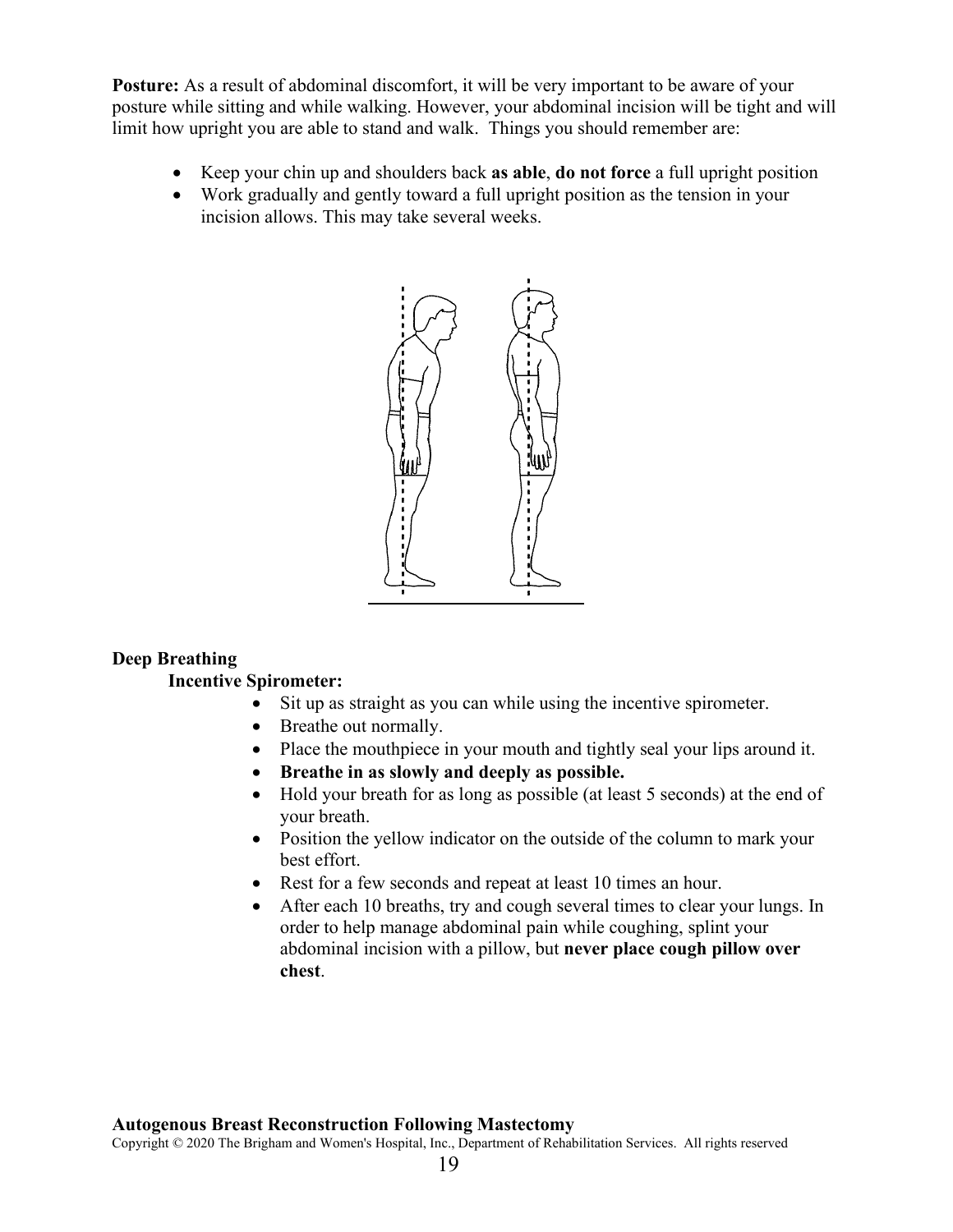### **Therapeutic Exercises:**



#### **Shoulder Shrug:**

-Raise shoulders upward toward ears and hold for 3- 5 seconds -Return to start position. Focus on relaxing

shoulders downward at rest. -Inhale as you bring your shoulders up and exhale

as you relax your shoulders down

Perform 1 set of 10 repetitions twice daily



#### **Shoulder Rolls:**

-Raise shoulders up toward ears and roll shoulders backwards Perform 1 set of 10 repetitions twice daily

#### **Autogenous Breast Reconstruction Following Mastectomy**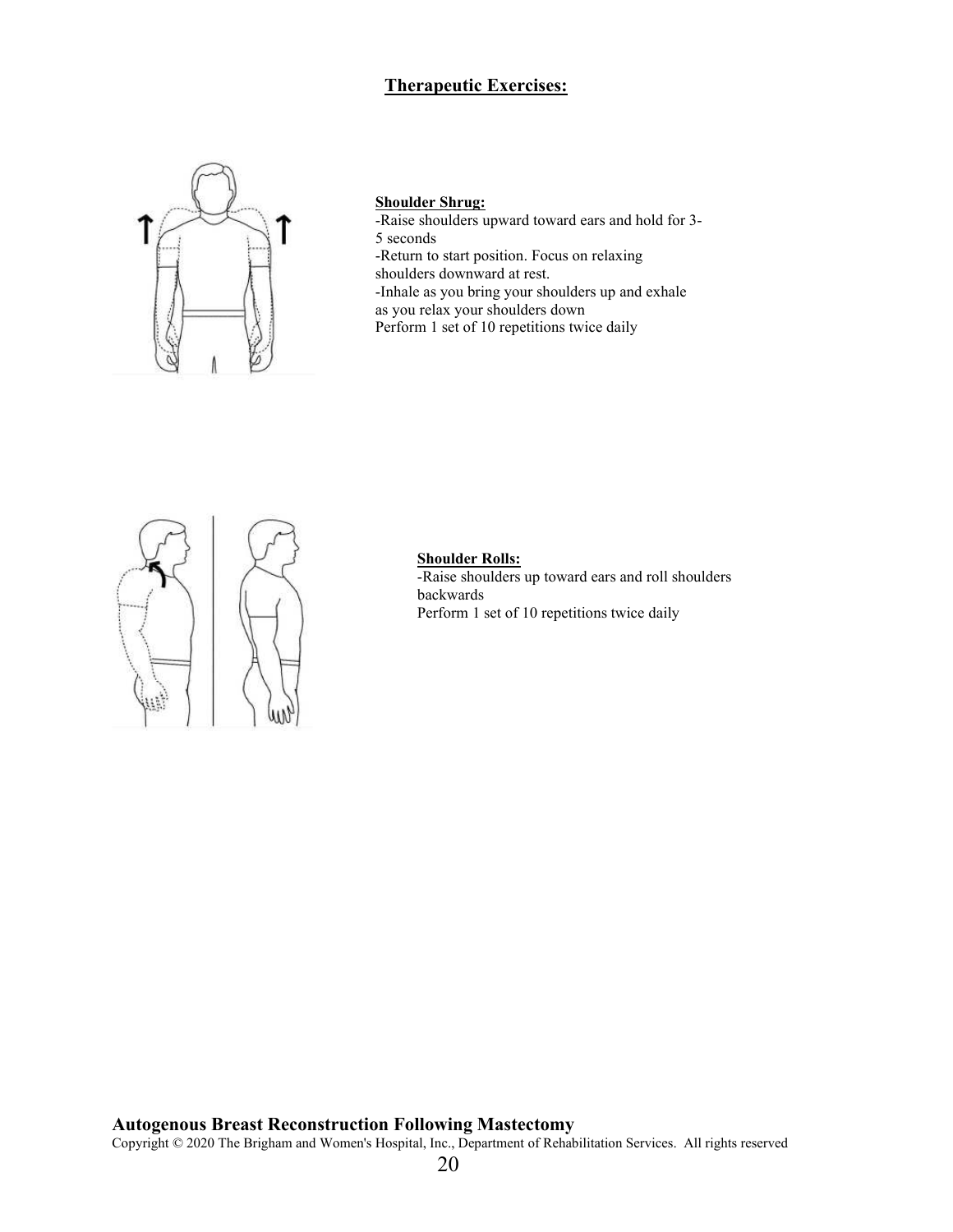

### **Scapular Retraction:**

-Sit or stand as upright as possible -Squeeze both shoulder blades together, sticking out chest at the same time -Perform 1 set of 10 repetitions twice daily

#### **Butterfly Exercise:**

- Stand with hands against side of head with elbows touching in front

- Palms should be turned inward

- Move elbows out to side until even with the shoulders

**- Do not allow elbows to go higher than shoulders** 

- Return to start position and repeat.

Perform 1 set of 10 repetitions twice daily



#### **Back Scratch:**

- Reach behind back and hold hands together
- Gently slide hands up back and slowly return to start position
- Perform 1 set of 10 repetitions twice daily

#### **Autogenous Breast Reconstruction Following Mastectomy**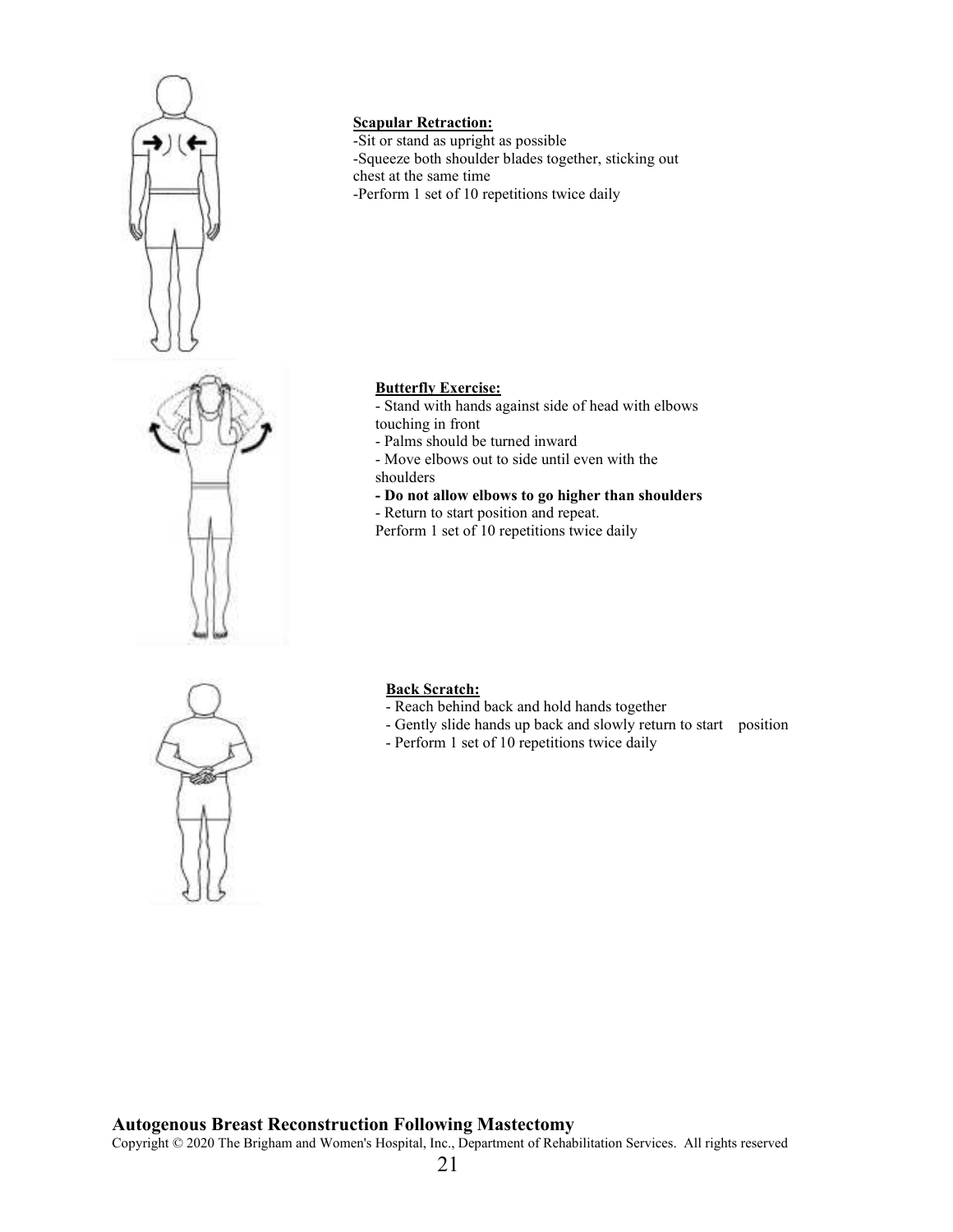

# **Arm Raises:**

-Begin with arms at side, elbow straight, and palm forward

-Slowly raise arm upward out to the side.

-Stop at shoulder height (90 degrees).

-Slowly return to side

Perform 1 set of 10 repetitions twice daily

Patient's Name\_\_\_\_\_\_\_\_\_\_\_\_\_\_\_\_\_\_\_\_\_\_\_\_\_\_\_\_\_\_\_\_ Date\_\_\_\_\_\_\_\_\_\_\_\_\_\_\_\_

Therapist's Name

All pictures are © 1995-2006 BioEx Systems, Inc.

#### **Autogenous Breast Reconstruction Following Mastectomy**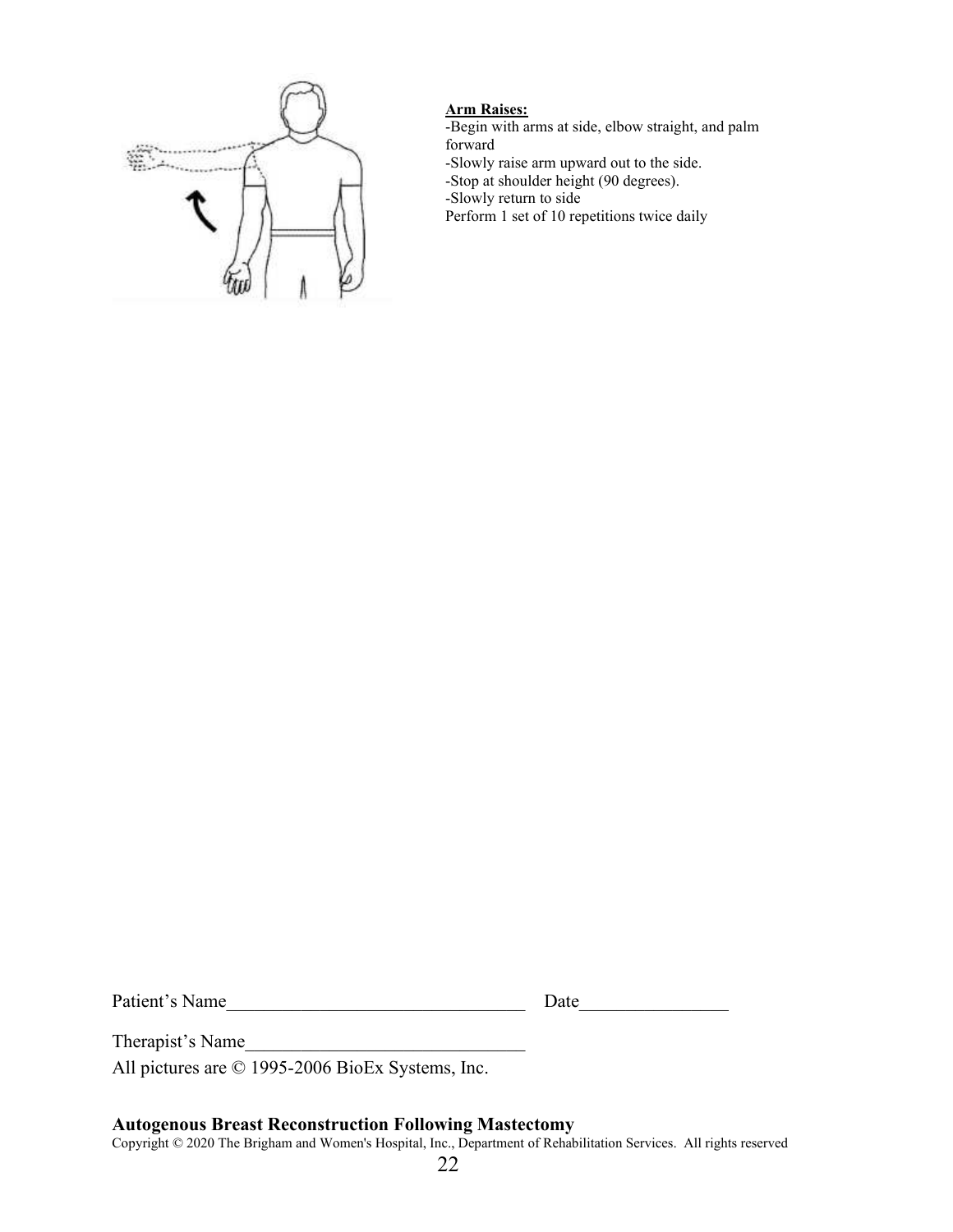

Vioptix.com

Signal Quality

### **Autogenous Breast Reconstruction Following Mastectomy**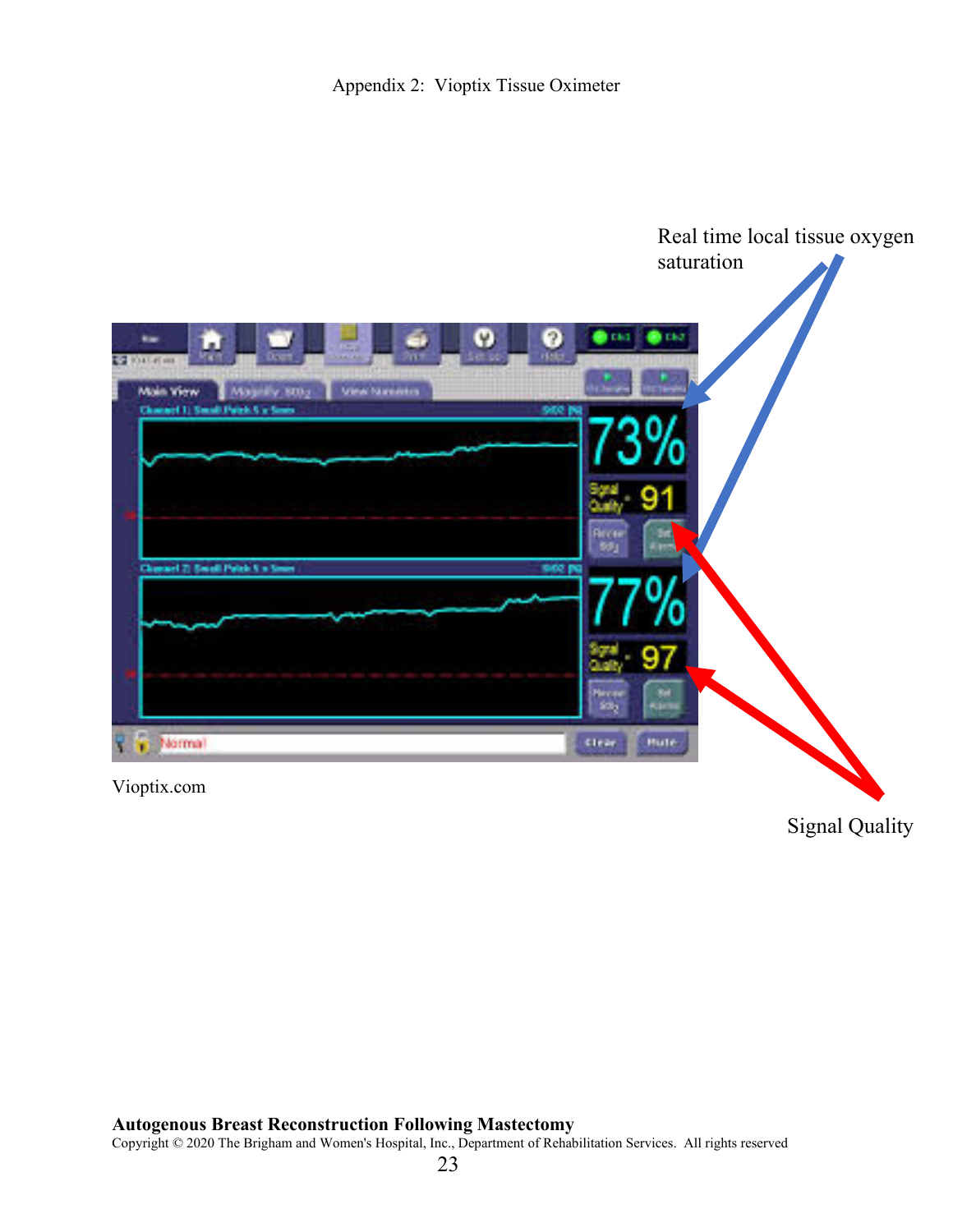

uchealth.org